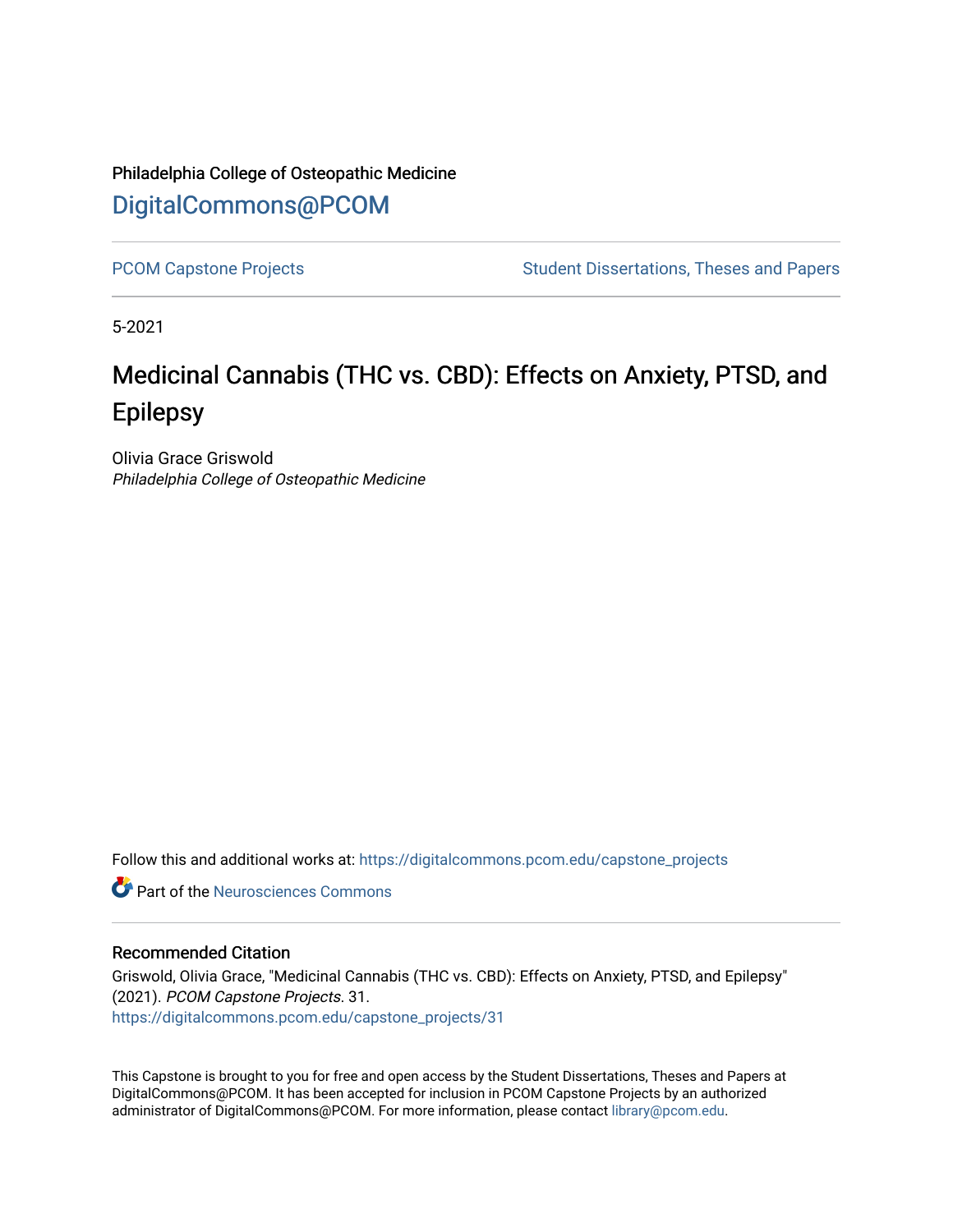Philadelphia College of Osteopathic Medicine Graduate Program in Biomedical Sciences School of Health Sciences

### **Medicinal Cannabis (THC vs. CBD): Effects on Anxiety, PTSD, and Epilepsy**

A Capstone in Neurobehavioral by Olivia Grace Griswold Copyright 2021 Olivia Grace Griswold

Submitted in Partial Fulfillment of the Requirements for the Degree of Master of Science in Biomedical Sciences, Neurobehavioral Concentration

May 2021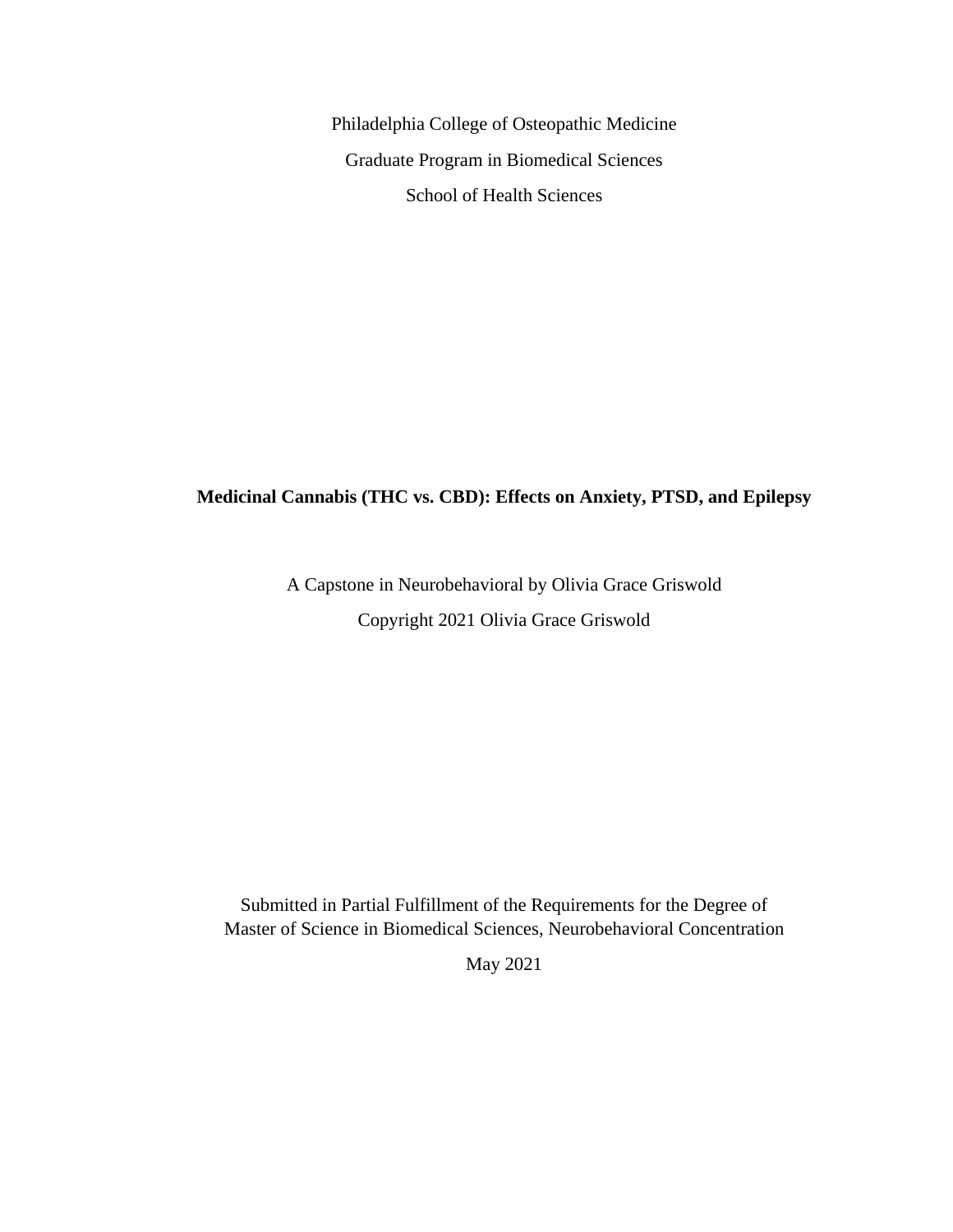### **ABSTRACT**

As of November 4th, 2020, thirty-six states and four territories (District of Columbia, Guam, Puerto Rico, and U.S. Virgin Islands) have approved a measure that regulates cannabis for medicinal use (Markle & Nativio, 2019). In particular, Pennsylvania law allows residents with twenty-three different medical conditions to apply for an ID card that will enable them to purchase medical marijuana from dispensaries. Some of the medical conditions included are anxiety disorders, autism, epilepsy, and post-traumatic stress disorder (PTSD). As more states approve marijuana for medicinal use, researchers continue to investigate the interaction between medicinal cannabis and the endocannabinoid system.

The cannabis plant consists of about 100 molecules called phytocannabinoids, with the two most studied as delta-9-tetrahydrocannabinol (THC) and cannabidiol (CBD). THC is responsible for the intoxicating effects of cannabis due to its action on CB1 cannabinoid receptors (Arnold, 2020). Clinical trial results have shown that THC is efficacious in chronic pain and spasticity in multiple sclerosis, among other symptoms. Other research studies have shown CBD to be effective in treating epilepsy and anxiety. However, CBD has a wide range of pharmacological actions without any euphoric effects. Although CBD and THC produce different results, both molecules enter the brain through the endocannabinoid system. This system is essential for modulating many organ systems, including the central and peripheral nervous systems. Within this system, there are two receptors that THC and CBD can bind to, cannabinoid 1 and 2 (CB1 and CB2) receptors (Arnold, 2020). Through this interaction, researchers have conducted clinical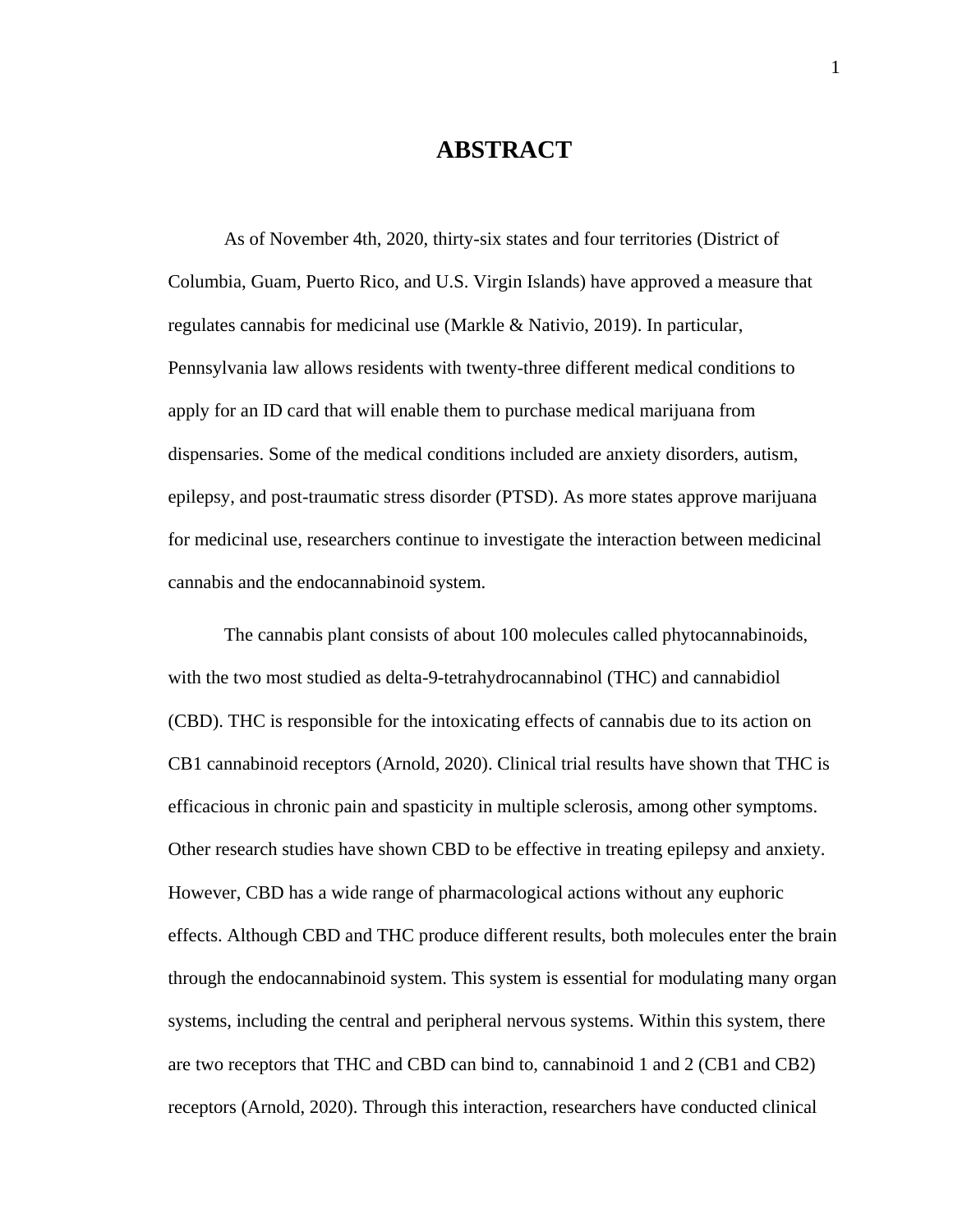trials where altered doses of cannabis showed a reduction in pain intensity for patients with neuropathic pain.

Previous clinical findings, case studies, and focus group research have shown that consistent use of CBD in the endocannabinoid system effectively reduces seizures in epileptic patients and reduces nightmares and irritability of PTSD patients (Krediet et al., 2020). As research continues to look into the endocannabinoid systems', painstaking efforts are underway to analyze the proper THC and CBD ratio in medicinal cannabis patients. This paper investigates the effects of medicinal cannabis on patients with anxiety, PTSD, and epilepsy.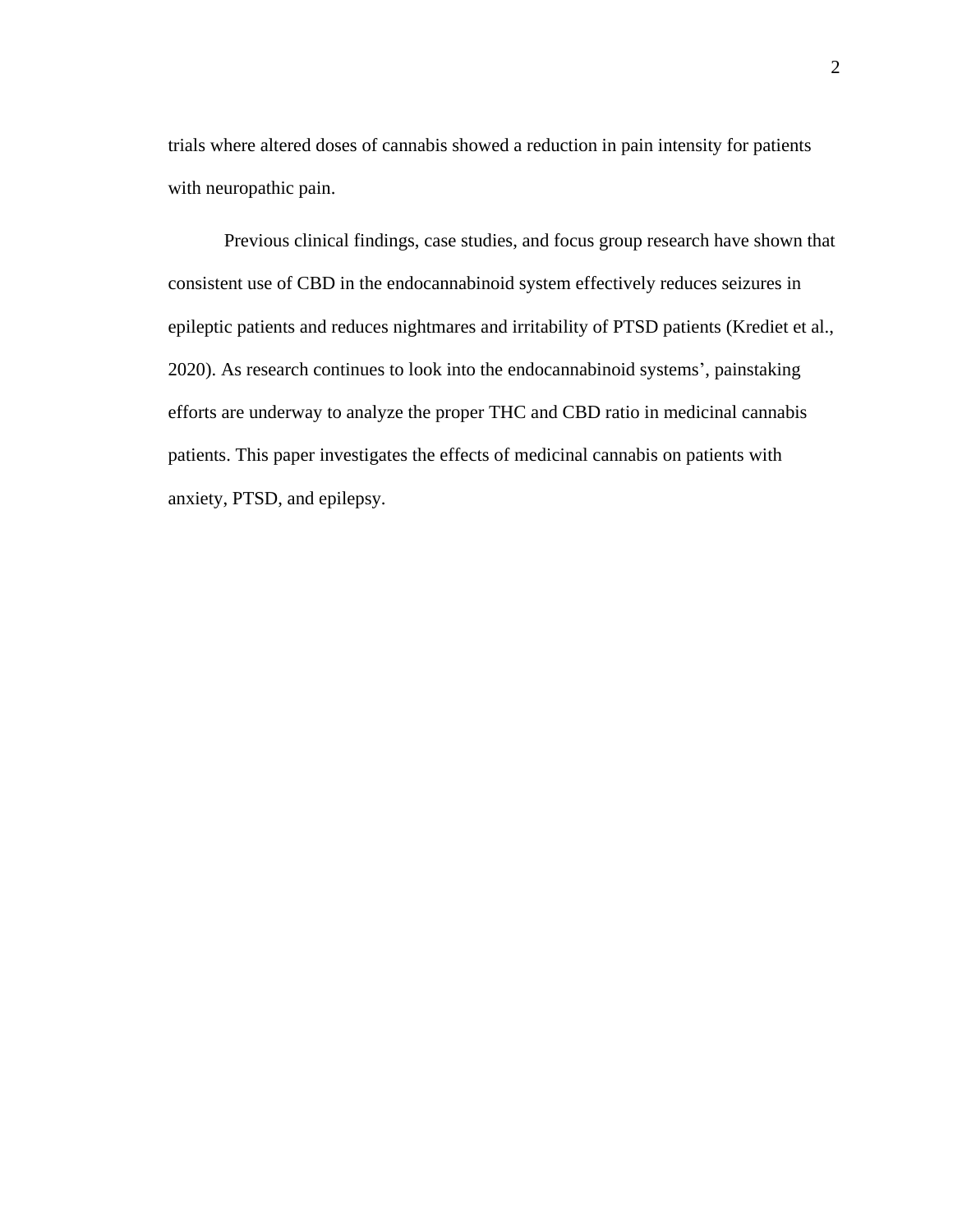### **BACKGROUND**

### **Introduction**

In Pennsylvania, residents can apply for a special ID card that permits them to purchase medical marijuana for twenty-three different medical conditions, including anxiety disorders, autism, and neurodegenerative diseases. As more states legalize medicinal cannabis, researchers continue to investigate the relationship between this scheduled one controlled substance and the endocannabinoid system. This paper examines medicinal cannabis's effects on patients with anxiety, PTSD, and epilepsy. The goal is that through a detailed understanding of medicinal cannabis's effects, patients will have an alternative treatment for their symptoms.

### **Anxiety Disorder**

Anxiety disorders are the most prevalent mental disorder, with about thirty percent of individuals affected throughout the world (Turna et al., 2019). This general term includes generalized anxiety disorder, panic disorder, agoraphobia, social anxiety disorder, and specific phobias. Overall, anxiety is an incapacitating signal that warns an individual of imminent danger (Premoli et al., 2019). A distinguishing feature of anxiety disorders is an individual's inability to establish signs to differentiate between safety and hazard feelings. This disorder has multiple comorbidities, including personality disorders, substance use disorders, depression, and medical conditions such as asthma and hyperthyroidism (Bahji et al., 2020).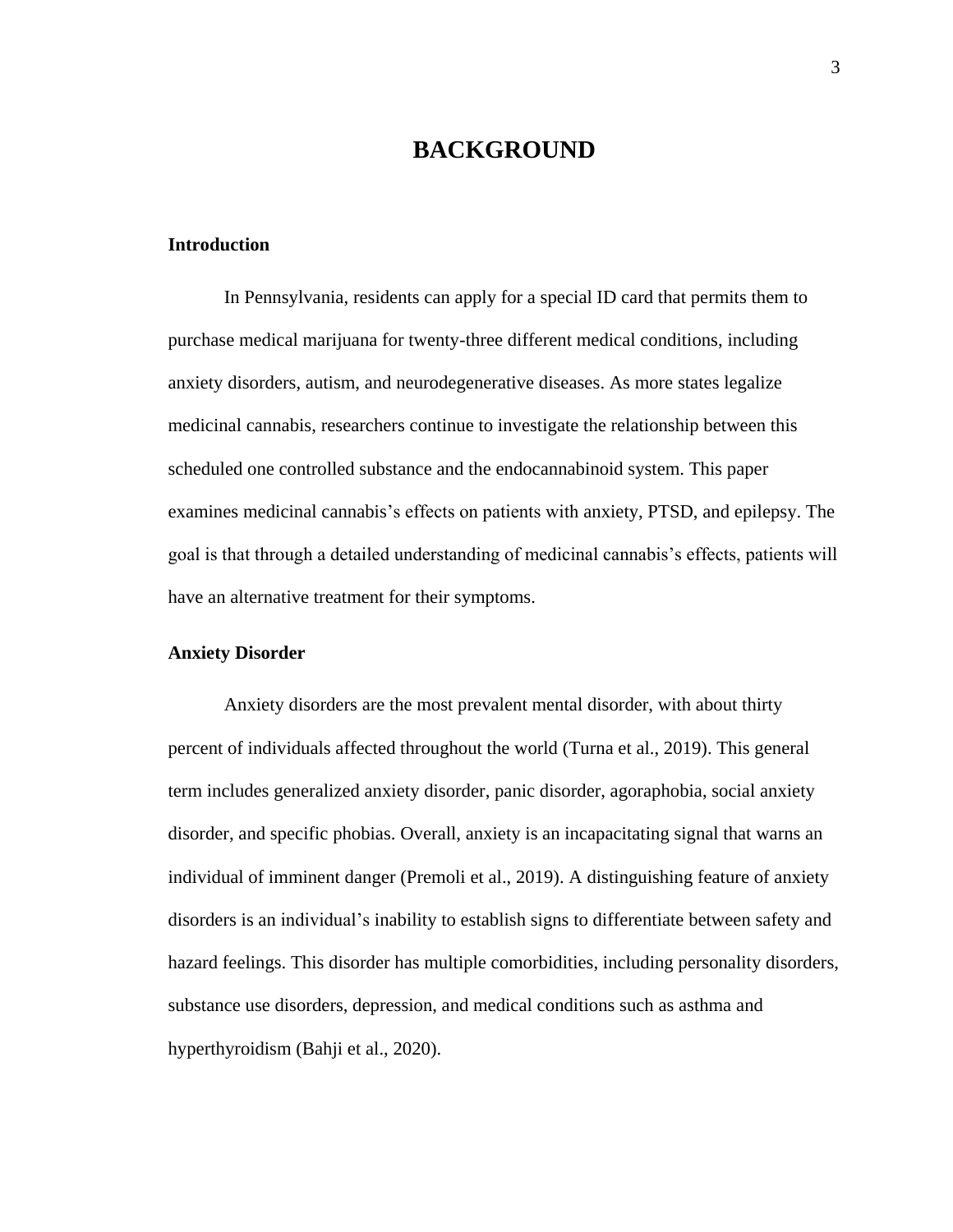When someone is frightened or nervous, a stimulus activates certain brain areas, which can be detected with a PET scan (Martin et al., 2009). For example, in individuals with panic disorder, scientists have found an overall decrease in cerebral blood flow and an elevated metabolism of glucose in the amygdala and hippocampus (Martin et al., 2009). Conversely, patients with a social anxiety disorder/social phobia had a hyperactivation of the amygdala supplemented with increased activity in the left postcentral gyrus and the middle temporal and right inferior frontal gyrus (Martin et al., 2009). Martin et al. 2009 realized and observed in generalized anxiety disorder an elevated ratio of grey matter to white matter in superior portions of the temporal lobe, resulting in high activation of the insular cortex and amygdala (Martin et al., 2009).

There are various treatments for anxiety disorder, but first-line treatments include psychotherapy such as Cognitive Behavioral Therapy (CBT) and pharmacotherapy. CBT addresses negative cognitions to produce a positive behavior and affect. This type of psychotherapy is evidence-based that includes homework between counseling sessions, and has helped treat social and specific phobias, generalized anxiety, and panic disorders. Additionally, exposure therapy, which is a part of CBT, has benefited particular phobias. Specifically, clients will expose themselves to anxiety-provoking stimuli in a gradual list from least to most anxious. Through breathing and relaxation, the goal of CBT is for patients to hopefully become desensitized to the most painful and tense experiences (Corey, 2018).

Nonetheless, medications such as selective serotonin reuptake inhibitors (SSRIs) and serotonin-noradrenaline-reuptake inhibitors (SNRIs) help respond to aversive stimuli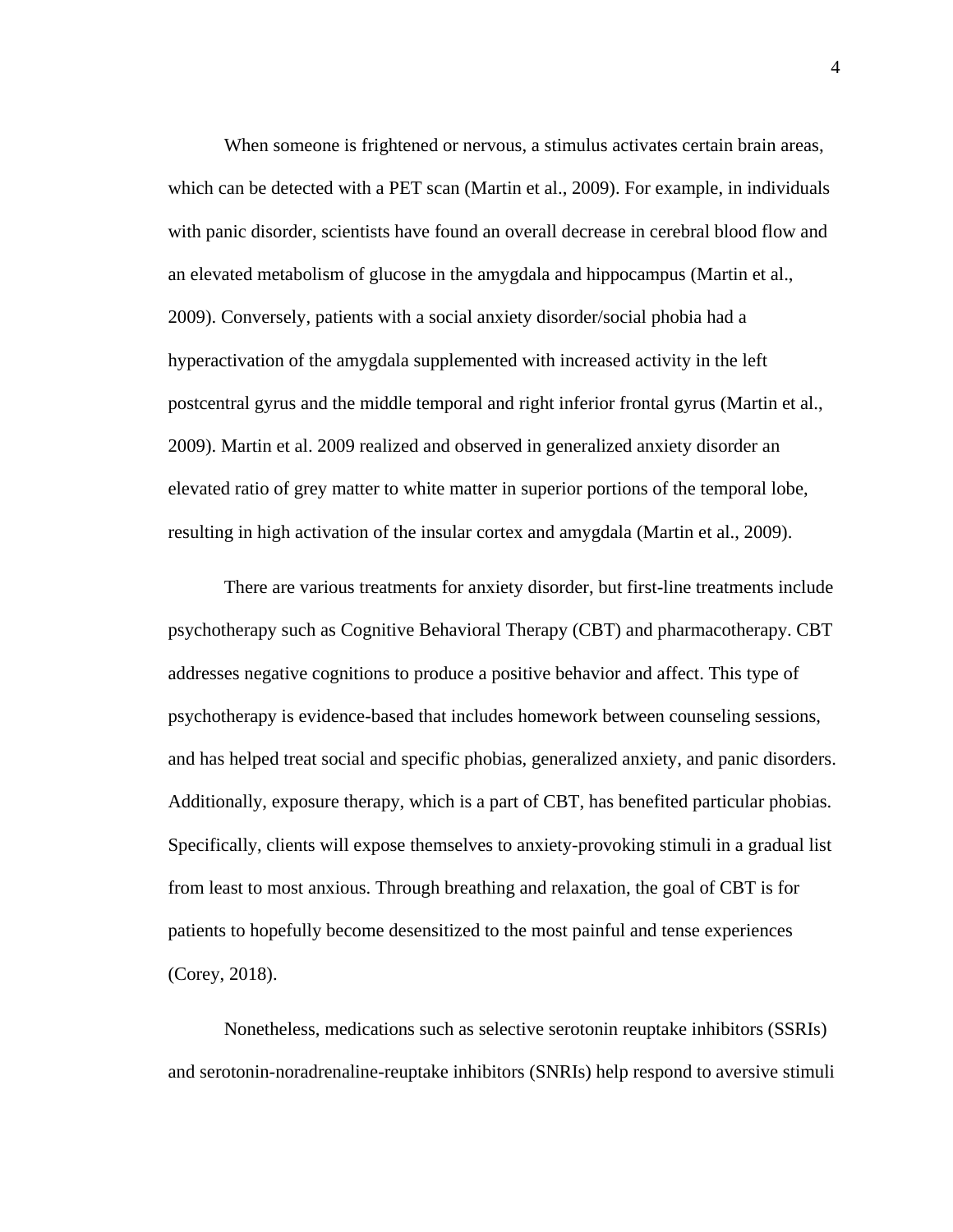with psychotherapy. Although about 50% of patients benefit from these treatments, Turna et al. 2017 commented that the remaining half continue to have lingering symptoms or non-compliant due to the inability to afford medication (Turna et al., 2017). Research into the cannabis plant has found that psychoactive ingredients such as cannabidiol (CBD) and delta-9-tetrahydrocannabinol (THC) produce anxiolytic effects. Thus, cannabis can be used as an alternative to traditional treatments.

#### **Post-Traumatic Stress Disorder**

Post-Traumatic Stress Disorder (PTSD) is a stress-related and trauma disorder according to the Diagnostic and Statistical Manual of Mental Disorders, 5<sup>th</sup> edition (DSM-V). This disorder's diagnosis includes exposure to a traumatic event, disturbing memories, adverse changes in mood and cognition, avoidance, hyperarousal, and increased reactivity to cues from a traumatic event (Shishko et al., 2018).

Brain imaging studies of PTSD patients show that hyperactivation of the amygdala with decreased prefrontal functioning and decreased activation of the hippocampus (Shishko et al., 2018). These differences lead to increased arousal, impulsivity, and flashbacks, among other symptoms associated with PTSD. Additionally, functional MRIs have shown that there is also a hyperactivation of the anterior cingulate cortex, which is responsible for emotional and impulsive behavior (Martin et al., 2009). Also, there are neurotransmitter imbalances due to the lack of a response to external stressors that result in a decreased serotonin and an increase in norepinephrine and glutamate (Shishko et al., 2018).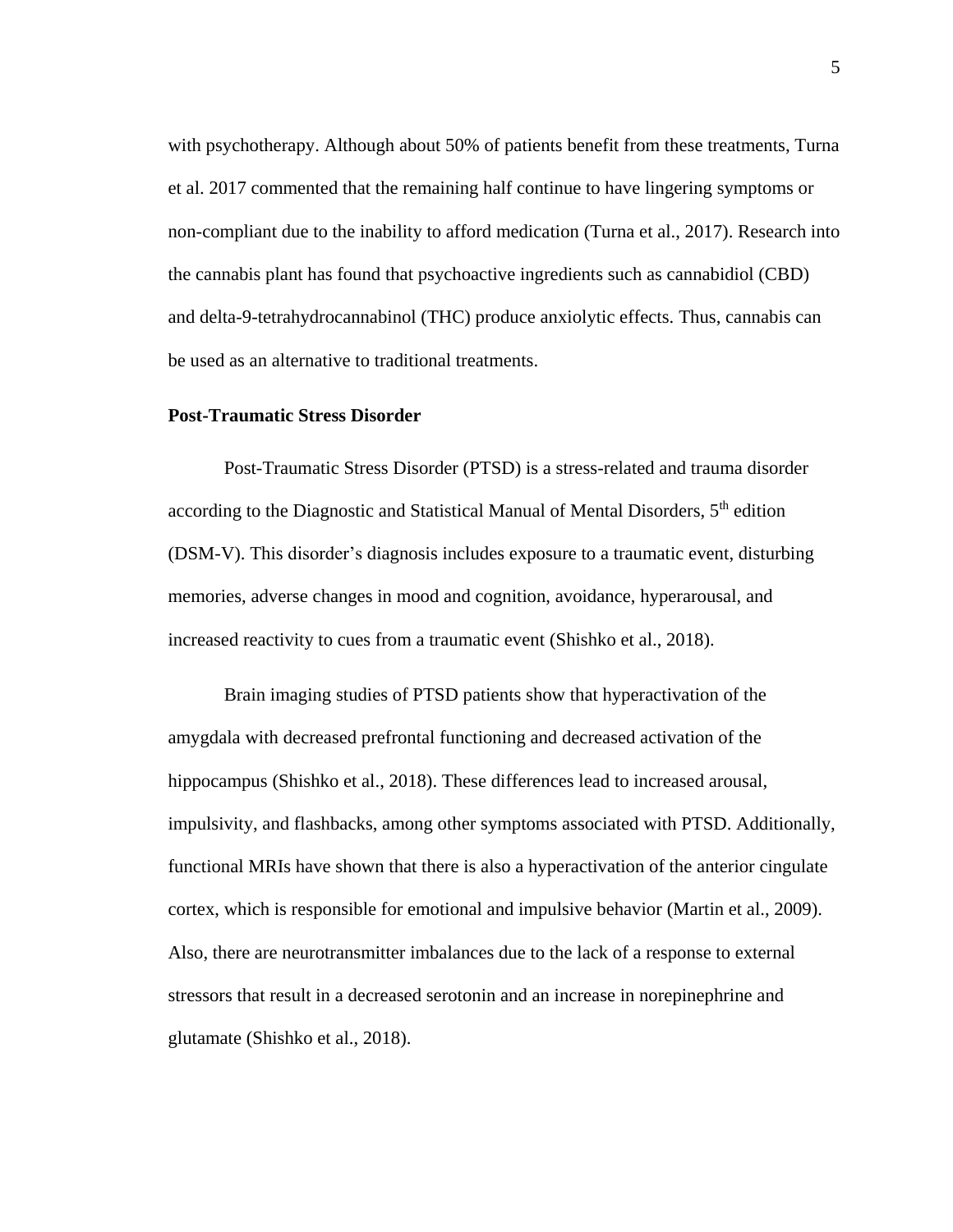Treatments for PTSD are similar to anxiety disorder. First-line therapies are SSRIs, which modulate neurotransmitter imbalance and the hyperactivation of the amygdala. Additionally, a specific type of exposure therapy called eye movement desensitization and reprocessing (EMDR) combines with SSRIs to reduce arousal. EMDR is a specific therapeutic technique that allows the patient to envision their traumatic experience while focusing on a therapist's finger or hand (Corey, 2018). This approach also encompasses relaxation and breathing techniques. Despite the treatments used, about 20-30% of patients report a remission of symptoms (Shishko et al., 2018). This finding has led to an increased interest in cannabis and the endocannabinoid system.

### **Epilepsy**

Epilepsy is a prevalent neurological disorder characterized by transient disruptions in the brain (Leo et al., 2016). Typically, it is a condition that causes spontaneous yet frequent seizures due to glutamate hyperexcitability (Leo et al., 2016). Due to the number and severity of seizures, many patients will suffer from cognitive and behavioral abnormalities.

Epilepsy affects about 65 million people worldwide (Ong et al., 2020). This approximation includes 0.6% of children under 18, and 82% of those children will be under age 10. The most deleterious childhood epilepsies are called developmental and epileptic encephalopathies (DEEs) (Ali et al., 2019). One specific type of DEE is Dravet Syndrome. Mutations of the SCN1A gene responsible for creating sodium channels in the brain are the primary cause of this syndrome (Ali et al., 2019). This condition usually affects children between the ages of three and fifteen months. Commonly, it manifests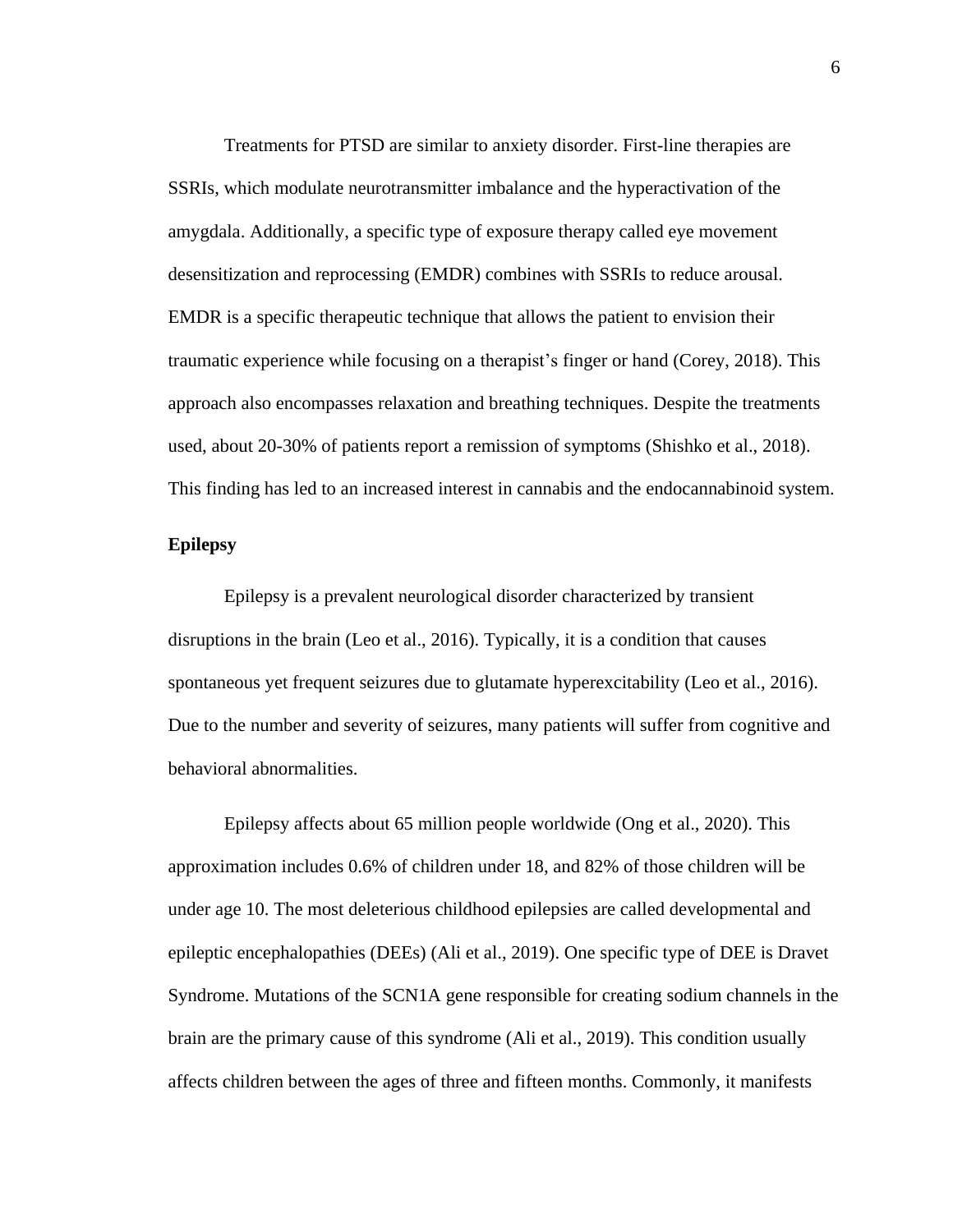itself as a generalized tonic-clonic seizure, a type of seizure that affects both sides of the brain and correlates with a fever (Ali et al., 2019). Additionally, patients by the age of five may suffer from focal seizures and status epileptics, which can cause intellectual and developmental incapacities (Ali et al., 2019). However, this syndrome has a high mortality risk due to persistent seizures leading to the status epilepticus (Miller et al., 2020).

Although some antiepileptic drugs and surgeries can reduce seizures, many patients have treatment-resistant epilepsy (TRE). Park & Linder 2020 expressed TRE as a patient having  $\geq$  4 countable seizures per month (28 days) for at least two consecutive months and a history of trying at least four different antiepileptic therapies to get their epilepsy in control (Park et al., 2020). TRE affects nearly 30% of epileptic patients (Mitelpunkt et al., 2019). Typical antiepileptic treatments (AEDs) include valproate and carbamazepine, a ketogenic diet, and vagal nerve stimulation (Park & Linder Article). Leo et al. 2016 noted that the old and new AEDs were only present with side effects and negatively influenced a patient's quality of life (Leo et al., 2016). Thus, scientists and researchers have taken great interest in the possible therapeutic effects of cannabis.

Cannabis may be helpful in the reduction of seizures due to its anticonvulsant activity. Leo et al. 2016 explained that cannabidiol might impact neuronal hyperexcitability by multiple mechanisms (Leo et al., 2016). These mechanisms include reducing the synaptic release of glutamate, activating serotonin receptors, and inhibiting the synaptic reuptake of norepinephrine, GABA, and dopamine. CBD directly affects the

7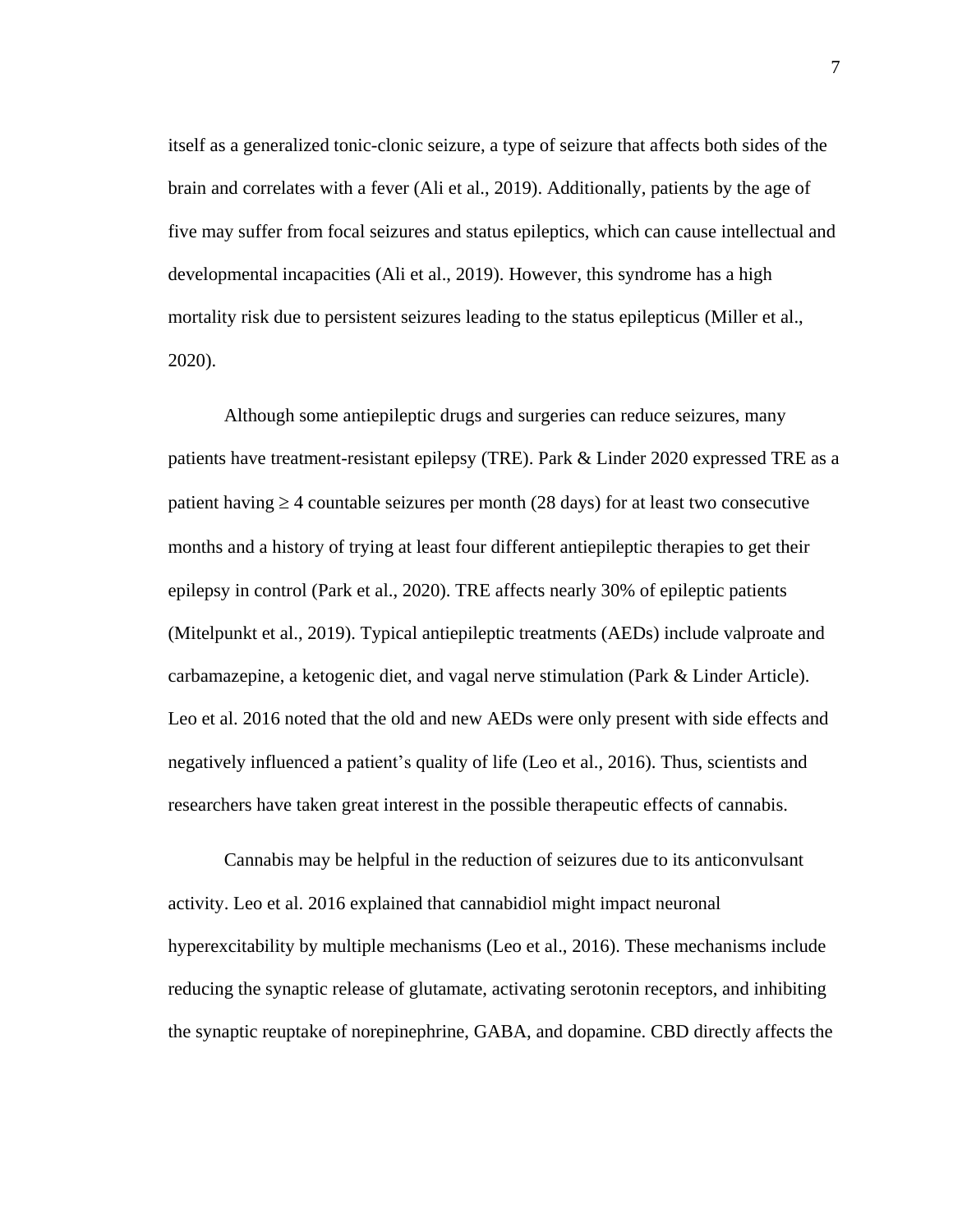seizure threshold by reducing seizure severity and frequency for more extended periods than typical AEDs (Dor & Ben-Zeev, 2020).

### **Cannabis**

Cannabis is a derivative of the Cannabis sativa plant and is the most commonly used drug worldwide (Turna et al., 2017). Although many consumers use cannabis for its euphoric and relaxing effects, this schedule one controlled substance has many therapeutic potentials. These effects are a result of the hundreds of phytocannabinoids that have been isolated in this plant, with the primary two being delta-9 tetrahydrocannabinol (THC) and cannabidiol (CBD). THC is the primary phytocannabinoid responsible for varied sensory reactions and euphoria (Rong et al., 2017). Researchers have also found that THC has anxiolytic and hypnotic effects that may help individuals with anxiety and anxiety-related disorders.

However, CBD is another psychoactive ingredient that differs in effects from THC. Anxiety disorders, chronic pain, and sleep disorders are among 4000 medical conditions that use cannabidiol (Bonaccorso et al., 2019). It differs in the psychoactive effects of THC, and many scientists have concluded that it can offset some neurobehavioral and cognitive effects of THC when both phytocannabinoids are administered together (Steenson & Chambers, 2019). Despite the differences between these phytocannabinoids, both of these ingredients act on the endocannabinoid system to exert their effects.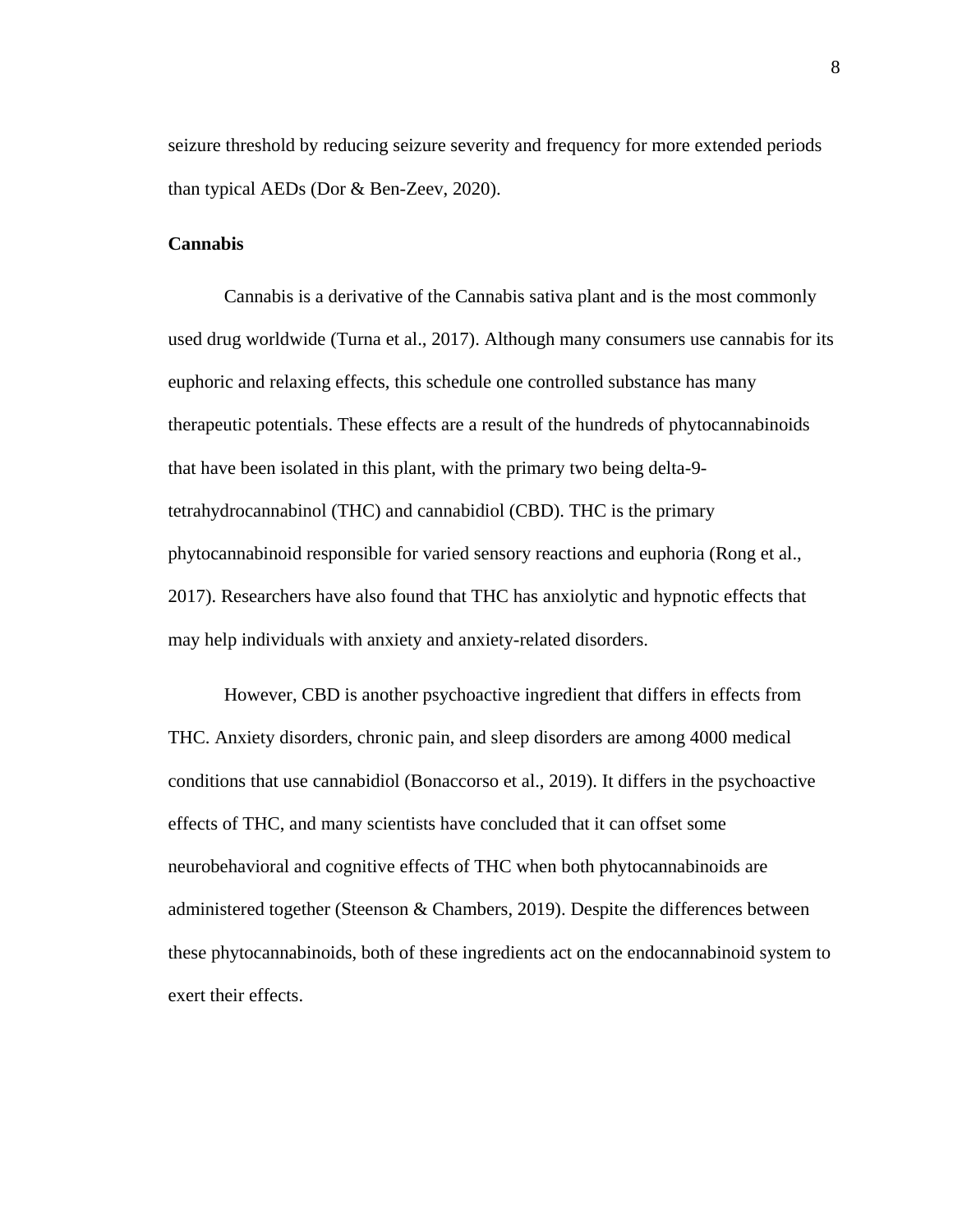### **Endocannabinoid System**

The endocannabinoid system consists of cannabinoid receptors, enzymes, and endogenous ligands. The two central receptors that THC and CBD bind to are cannabinoid type receptor-1 and receptor-2 (CB1 and CB2) (Rong et al., 2017). The CB1 receptor is primarily in the central nervous system. In contrast, the CB2 receptor is in immune cells throughout the body, mainly in the tonsils and spleen (Premoli et al., 2019). Since the 1960s, researchers have investigated the relationship between the endocannabinoid system and anxiety disorders. Viana et al. 2019 has discovered that if a compound (e.g., THC or CBD) inhibited the endogenous endocannabinoids, anandamide (AEA), and 2-arachidonoyl glycerol (2-AG), it would help to reduce anxious symptoms (Viana et al., 2019).

Nonetheless, researchers have found more information regarding the endocannabinoid system's effects in individuals with Post-Traumatic Stress Disorder. Shishko et al. 2018 discovered that patients with this trauma and worry-related disorder have an increase in CB1 receptors that are not bound to a biological compound (Shishko et al., 2018). However, stimulation of CB1 receptors in the hippocampus, amygdala, and prefrontal cortex will relieve anxiety in these patients. For example, the amygdala has been the most promising since CB1 receptors can decrease stress, unpleasant memories, and fear. Furthermore, if a ligand or drug activates the CB1 receptors in the hippocampus, Shishko et al. 2018 explained that an individual would have a reduction in disturbing memories, hyperarousal, and hypervigilance (Shishko et al., 2018). The hippocampus will also affect the hypothalamic-pituitary-adrenal axis (HPA) by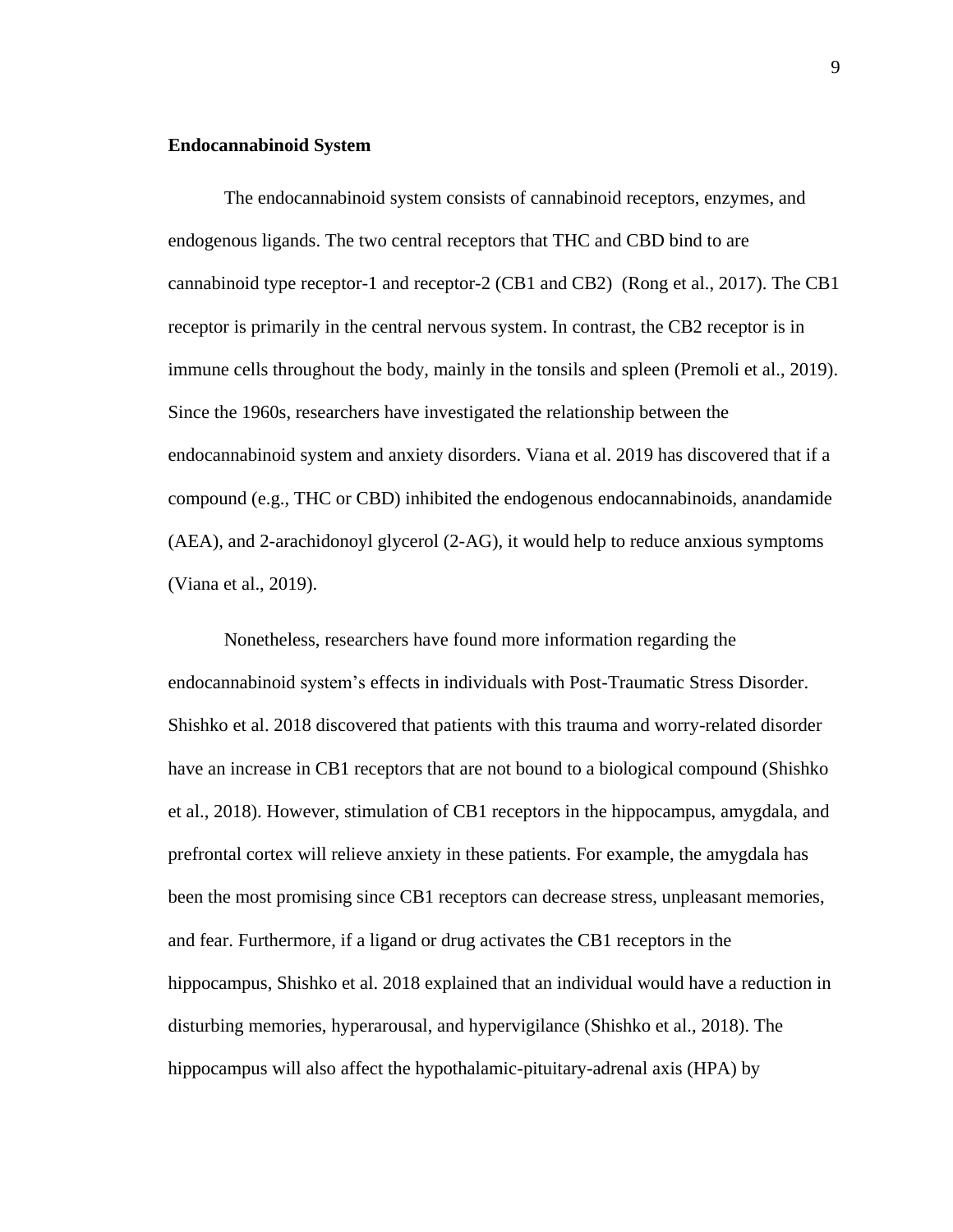normalizing cortisol levels, reducing arousal in PTSD individuals. Hence, researchers indicate that CBT and exposure therapy reduce symptoms in anxiety and post-traumatic stress disorders. However, researchers hypothesize that THC and CBD can produce a more prolonged, sustained effect.

Brain imagining studies have shown that the inhibition of AEA and 2-AG accompanies a reduction of aversive stimuli in the hippocampus and the ventromedial cortex. There is a hypothetical mechanism between the hypothalamus and the endocannabinoid system involved in alleviating panic symptoms. The primary target of investigation includes activation of CB1 and CB2 receptors at the hypothalamus, which prevents the hypothalamic-pituitary-adrenal axis (HPA) activation (Hillard et al., 2011). Viana et al. 2019 concluded from a study in mice that when CB1 and CB2 receptors activate 2-arachidonoyl glycerol, a subsequent decrease occurs in panic-like symptoms (Viana et al., 2019). Therefore, these findings substantiate the need to explore further the pharmaceutical potential of cannabis in reducing anxiety and panic symptoms.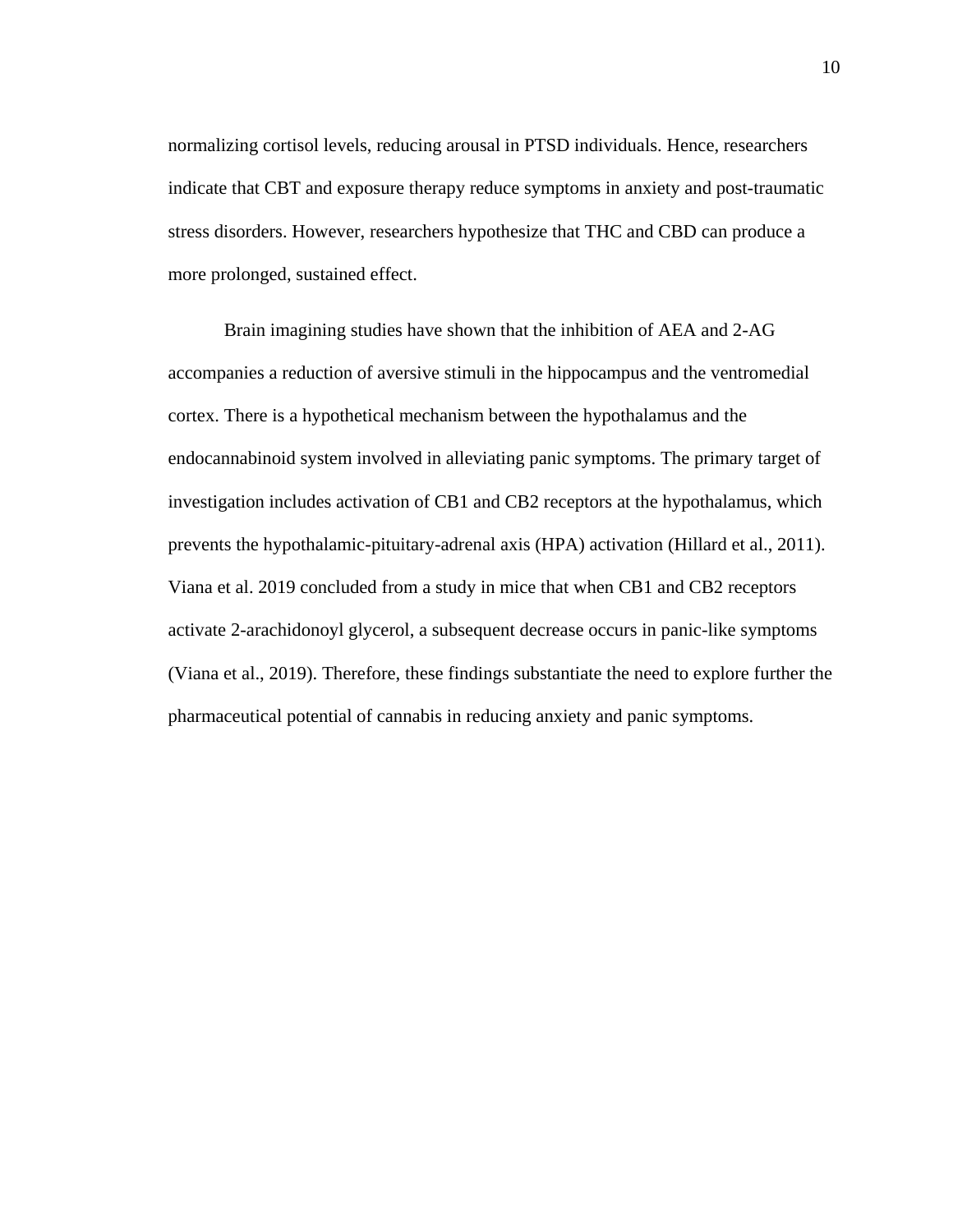## **RESEARCH STRATEGIES**

For this review, online library databases through Philadelphia College of Osteopathic Medicine were used, such as Academic Search Premier, Medline/PubMed, and ScienceDirect Journals. Keyword searches used were "medicinal cannabis," "medicinal CBD," "anxiety," "PTSD," and "epilepsy" for papers published between 2009 to 2021. These articles were read for subject matter appropriateness and then evaluated for summary of the topics.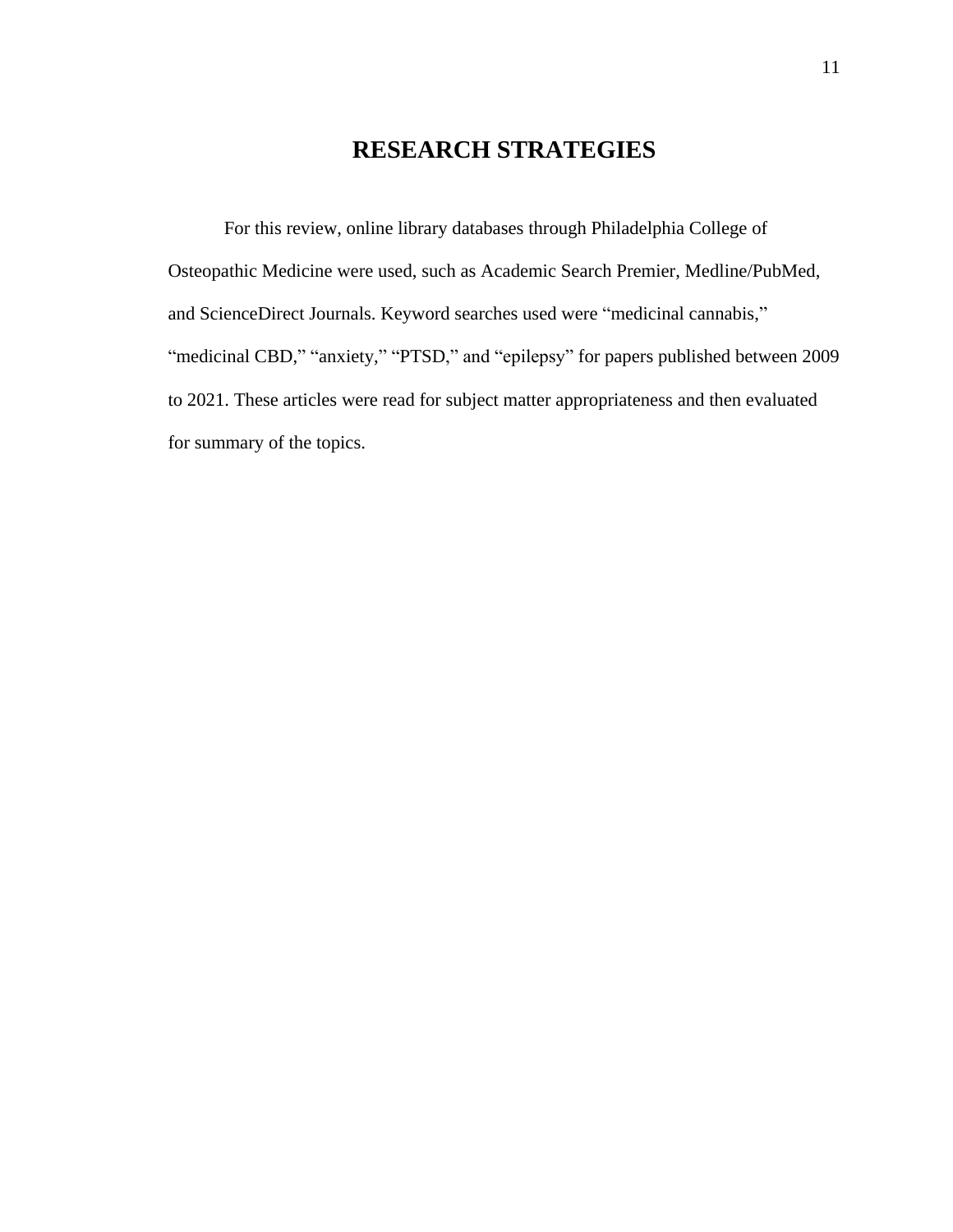## **REVIEW OF STUDIES ON CBD VS. CANNABIS ON ANXIETY, PTSD, AND EPILEPSY**

### **Cannabidiol in Anxiety and Sleep: A Large Case Series**

Anxious symptoms are often associated with sleep concerns. Shannon, Lewis, Lee, & Hughes 2019 issued a retrospective study investigating whether CBD helped improve patients' anxiety or sleep (Shannon et al., 2019). This study focused on the safety, tolerability, and acceptability of cannabidiol. One hundred and three adult patients began the study, but only 72 completed the research of which  $(n = 25)$  had confirmed sleep or (n =47) anxiety disorder diagnosis. Many participants continued using other psychiatric medication, and the study lasted for three months.

Patients started on a 25 mg/d capsule of CBD, but many had an increase in dosage of 50 or 75 mg/d (Shannon et al., 2019). This increase occurred because of a rise in anxious symptoms or sleep complaints. Monthly, patients attended a clinic that measured their anxiety and sleep quality through two assessments, and a physical examination.

The first test was the Pittsburgh Sleep Quality Index. This exam computed sleep concerns and was a self-report that comprised a 19-item list with scores ranging from 0 to 21. A higher score designated a decrease in sleep quality. An additional test, the Hamilton Anxiety Rating Scale measured anxious symptoms with fourteen questions. The assessment ranged in score from 0 to 56. A score of 17 or below suggested mild anxiety, and a score beyond 25 revealed severe anxiety (Shannon et al., 2019).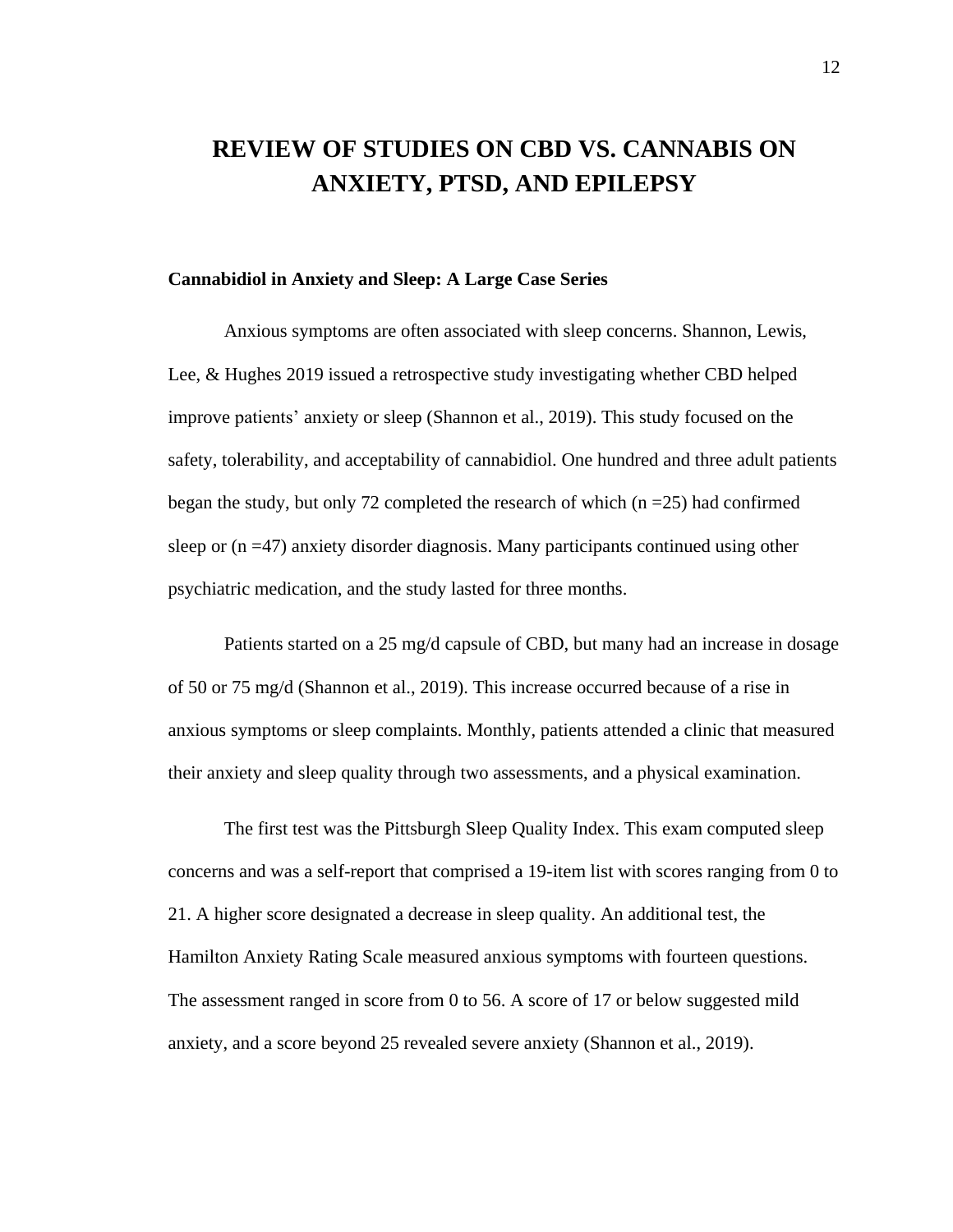Additionally, patient self-evaluations indicated tolerability and side effects of cannabidiol.

Throughout the three-month study, not all patients completed the three follow-ups due to normal research attrition. At the first check-in, all 72 patients completed the treatment and assessments. By the second and third follow-up, 41 (56.9%) and 27 (37.5%) patients continued the treatment process.

The summary of the results showed that sleep and anxiety symptoms decreased for the majority of patients. For example, at the first-month follow-up, 79.2% (57/72) improved their anxiety, and 6.7% (48/72) bettered their sleep quality (Shannon et al., 2019). At the second follow-up,  $78.1\%$  (32/41) and 56.1% (23/41) enhanced their anxiety and sleep concerns. Thus, investigators stated that CBD treatment produced consistent results, especially in the anxiety group. For the sleep group, researchers observed mild improvement. Nevertheless, CBD was accepted, tolerated, and had minor adverse effects. The main side effect reported was fatigue.

Consequently, this study was open-label and lacked a placebo group for comparison. Other limitations included the sustained use of other medication and psychotherapy, limiting the efficacy of cannabidiol. Finally, the length of the study only monitored the acute effects of cannabidiol.

# **Cannabidiol presents an inverted U-shaped dose-response curve in a simulated public speaking test**

Another diagnosable anxiety, social anxiety disorder/social phobia benefited from cannabidiol in single-dose studies (Bergmaschi et al., 2011). Hence, Linares et al. 2019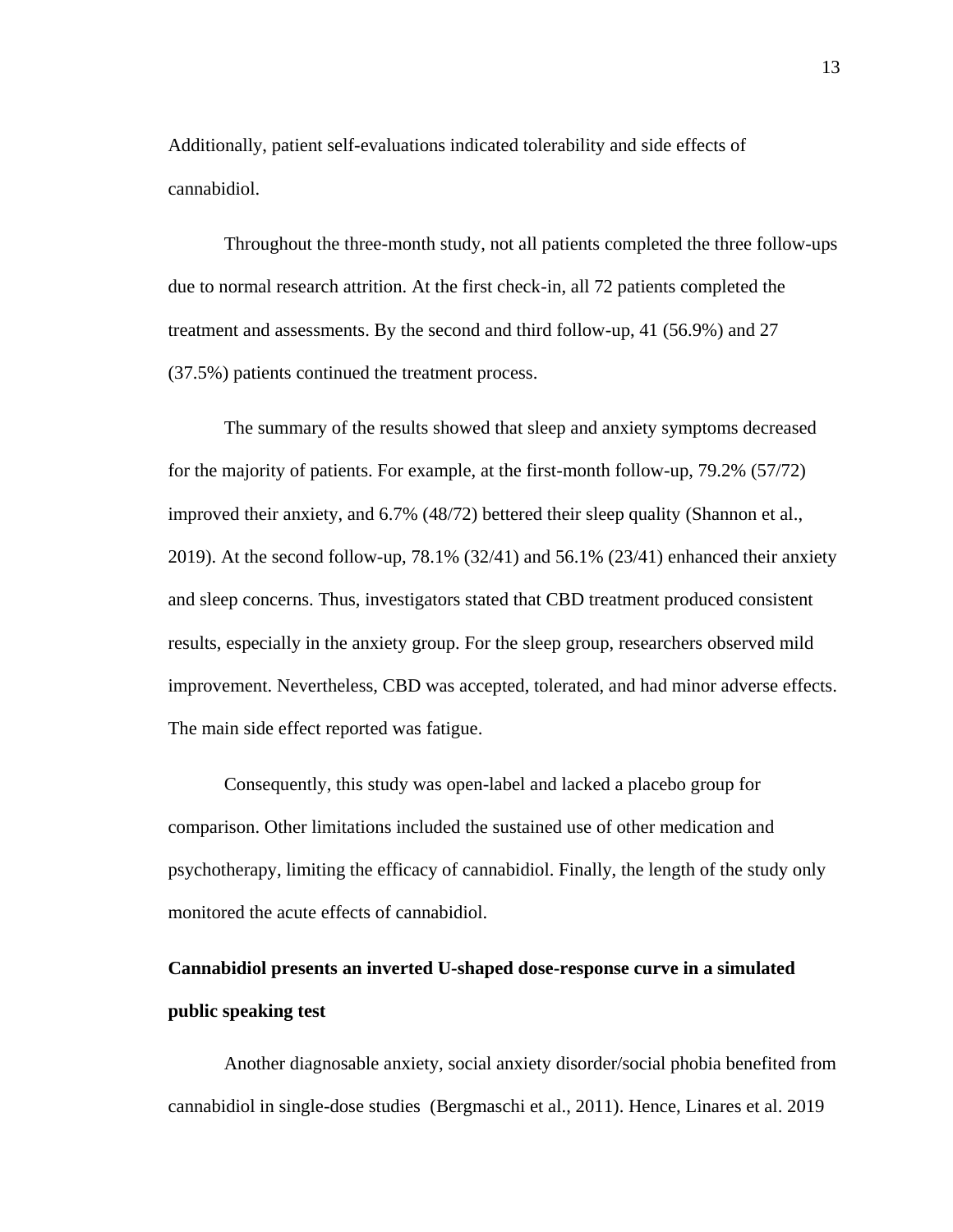conducted a study that evaluated the acute effects of three diverse doses of cannabidiol versus placebo in participants in a simulated public speaking test (Linares et al., 2019). Fifty-seven male volunteers participated in the study and orally received cannabidiol (150,300, or 600 milligrams dissolved in corn oil) or placebo (corn oil) in a double-blind and randomized fashion.

Before the test, clinicians took the patient's heart rates and blood pressures for baseline comparison. Participants also completed the Visual Analogue Mood Scale (VAMS). The VAMS is a sixteen-item list that assessed anxiety, sedation, cognitive impairment, and distress (Linares et al., 2019). Then, patients received a single oral placebo dose or cannabidiol one hour and thirty minutes before the test. For the speech, volunteers had two minutes to prepare a four-minute speech about "the public transportation system of your city" (Linares et al., 2019). The investigators also told them that the address would be recorded and later examined by psychiatrists and psychologists.

Before the speech, researchers measured anticipatory anxiety. Each volunteer stood in front of a television and began speaking. During each oration, investigators interrupted participants in the middle to assess VAMS and blood pressure. Directly after the speech and thirty minutes later, researchers completed the VAMS and blood pressure again. The public speaking test outcome exhibited that acute doses of CBD decreased anxiety (Linares et al., 2019). In particular, the VAMS indicated a U-shaped doseresponse curve. This curve meant that the lowest (150 mg) or highest (600 mg) doses of cannabidiol had a negligible effect on anxiety. In comparison, the 300 mg dose had the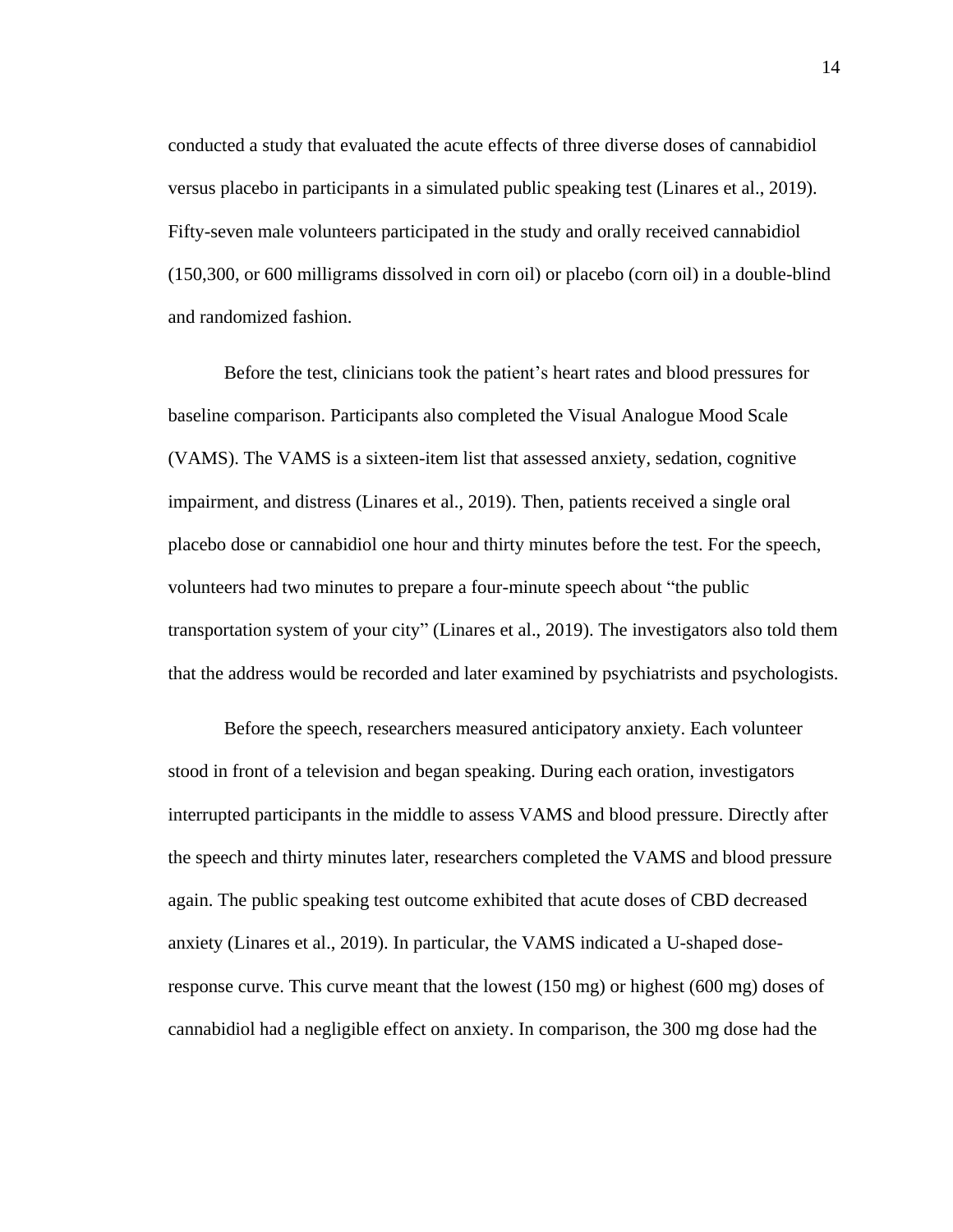lowest anxiety level during the speech (Linares et al., 2019). However, the study only included men and was the major limitation.

# **Acute effects of cannabinoids on symptoms of obsessive-compulsive disorder: A human laboratory study**

Obsessive-Compulsive Disorder (OCD) is an anxiety-related disorder described as repeated unpleasant thoughts and cyclic behaviors that causes substantial functional impairment (Gremel et al., 2016). Preclinical studies showed that the endocannabinoid system may adjust compulsive activities through CB1 projections that extend from the orbitofrontal cortex to the striatum (Kayser, Reilly R. et al., 2020). Gremel et al. (2016) reported that this connection functions in habitual and goal-directed behaviors.

Therefore, Kayser & Haney 2020 directed a placebo-controlled study that evaluated the effects of smoke cannabis in various CBD and THC concentrations in adult patients with OCD (Kayser et al., 2020). Researchers theorized that CBD and THC would reduce OCD symptoms. The study initially involved fourteen patients that were either male or female, but only twelve completed the final analysis. All participants received three different cannabis variations throughout three laboratory visits. These variants were approximately 800 mg of cannabis that were either the placebo, CBD (0.4% THC, 10.4% CBD), and THC (7.0% THC, 0.18% CBD) (Kayser et al., 2020). During each visit, 50% of a cigarette was smoked. Researchers monitored OCD symptoms during each session by using the Yale-Brown Obsessive-Compulsive Scale (YBOCS). This assessment is a ten-item checklist that rates symptom severity. Patients also did self-assessments each time through the Obsessive-Compulsive Visual Analog Scale (OCD-VAS), Spielberger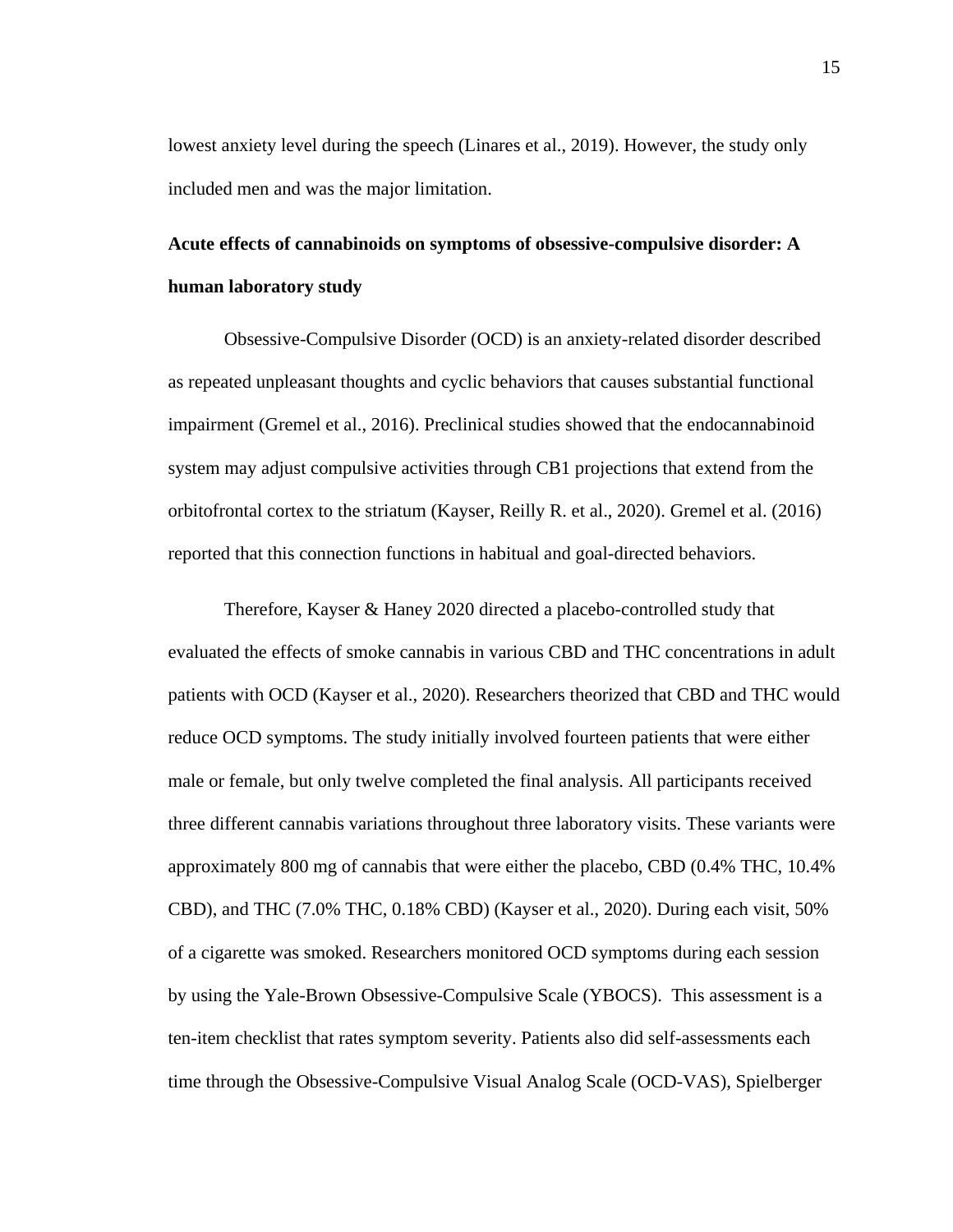State-Trait Anxiety Inventory (STAI-S), and the YBOCS-self assessment version (Kayser et al., 2020). The OCD-VAS measures severity of obsessions.

At the beginning of a visit, patients completed a toxicology report and learned how to smoke a THC cigarette. Specifically, investigators asked patients to inhale for five seconds, hold the smoke in for ten seconds, and exhale for forty seconds between puffs until smoking 50% of the cigarette (Kayser et al., 2020). After smoking, researchers measured heart rate, blood pressure, and self-evaluation of obsessions, compulsions, and anxiety at specific timepoints. These precise intervals were 20,40,60, 90, 120, and 180 minutes after smoking (Kayser et al., 2020).

Trial outcomes indicated a decrease in scores for the YBOCCS and STAI-S. Interestingly, minute 40 displayed that STAI-S scores were significantly lower for the placebo and THC treatment phases only. However, at minute 60 and after, the STAI-S scores were relatively similar for all treatment groups (Kayser et al., 2020). Cardiovascular results revealed that THC had an increase in heart rate and blood pressure. Nevertheless, there were no severe side effects, but the most commonly reported were dry mouth and apprehension.

Overall, this study had four discoveries. First, THC, as in other preclinical and clinical studies, had an increase in cardiovascular effects. Self-assessments signified that OCD and anxious symptoms decreased over time for all three treatment groups. CBD and THC did not have a significant difference in symptoms in comparison to placebo. Participants in the placebo group had a more substantial reduction in anxiety in the first 40 mins than CBD or THC inhalation (Kayser et al., 2020). Despite these findings, the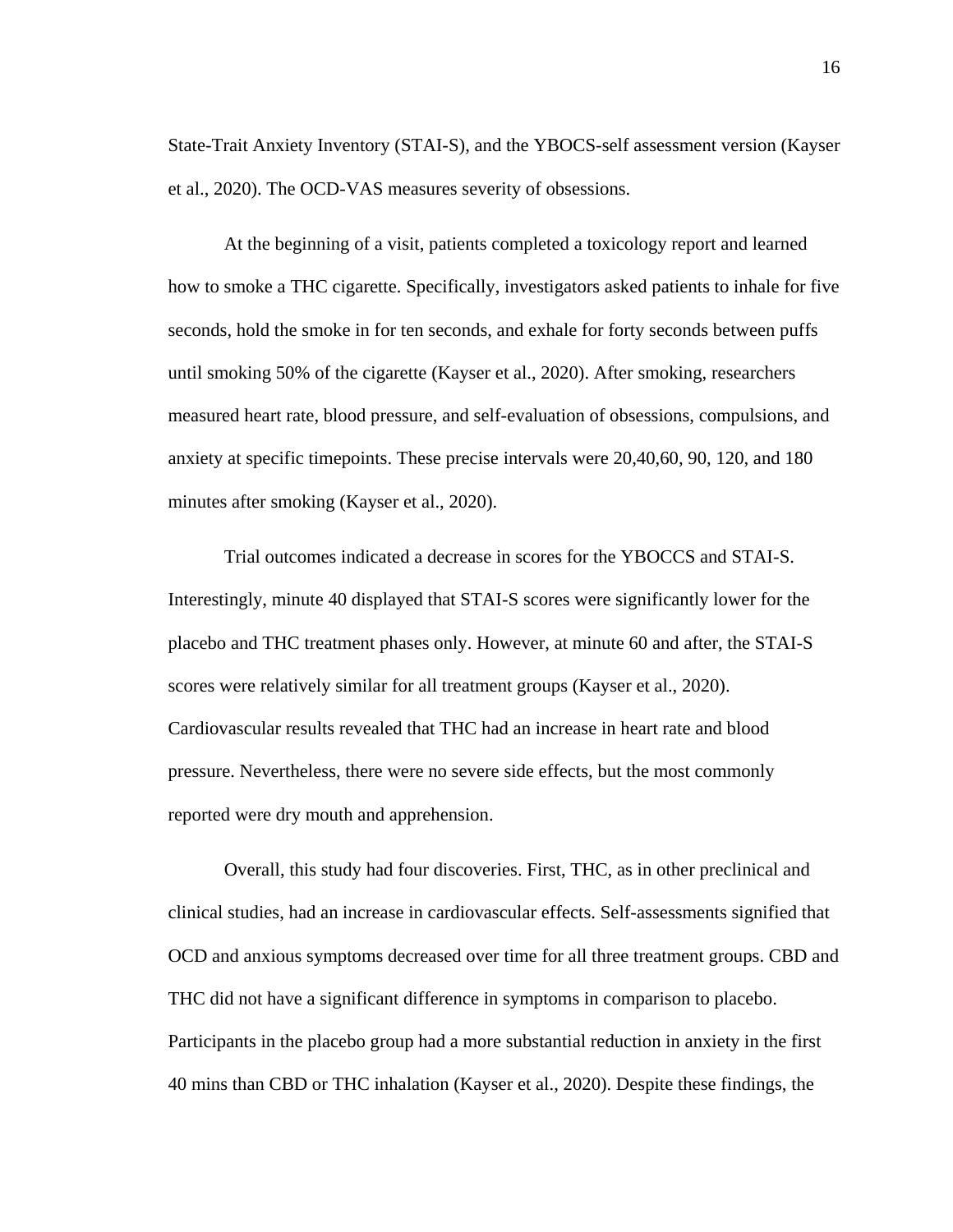study had a small sample size, and the trial only assessed acute doses. The latter was because the study lasted approximately two months for each participant.

# **Cannabinoid Augmentation of Exposure-Based Psychotherapy for Obsessive-Compulsive Disorder**

First-line treatments for OCD are serotonin reuptake inhibitors (SSRIs) and cognitive behavioral therapy with a focus on exposure and response prevention (EX/RP) (Kayser et al., 2020). Thus, Kayser et al. 2020 performed a trial with nabilone, a THC synthetic form (Kayser, Reily et al., 2020). The clinical trial's goal was to measure the acceptability, tolerance, and efficacy of nabilone, either alone or in combination with EX/RP in OCD adult patients. The trial lasted four weeks and included eleven patients, ages 18-60.

Patients were randomized and placed in two groups. The first only received nabilone, and the second received nabilone with EX/RP. The nabilone prescription was 1 mg initially but decreased from 0.25 to 0.5 mg because of side effects (Kayser et al., 2020). Tablets were consumed orally and taken twice a day. The EX/RP therapy sessions lasted for 90 minutes weekly and included eight exposure sessions. During exposure, patients encountered feared stimuli without making it a compulsion. At baseline, week 2, and week 4, investigators rated OCD and depression/anxiety symptoms through the YBOCS and Depression Anxiety Stress Scale, respectively (Kayser et al., 2020). For the second treatment group, therapists assessed the progress of EX/RP by utilizing the Patient EX/RP Rating Scale. Furthermore, participants met with a physician weekly to measure heart rate, blood pressure, weight, and adverse medication effects. At week 8,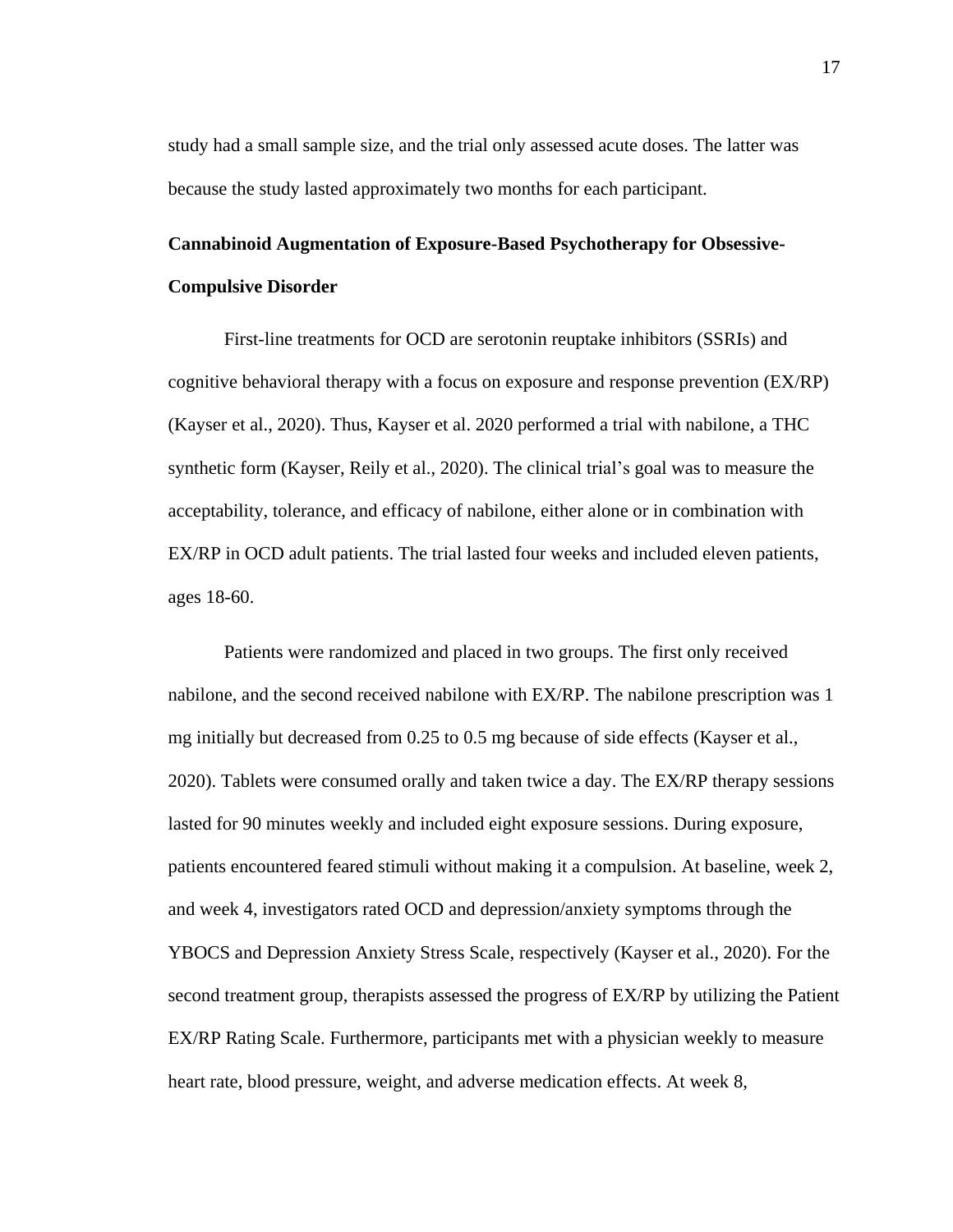investigators asked the study sample to return to complete a final follow-up that addressed the previous measures.

Data analysis indicated a more significant decrease in symptoms for the nabilone treatment group with EX/RP. Additionally, there was no significant difference in the Depression Anxiety Stress Scale between the two groups. Altogether, investigators concluded that the study participants accepted and well-tolerated nabilone. The reason for this is the absence of severe adverse effects. However, patients reported disorientation, difficulty concentrating, and a dry mouth (Kayser et al., 2020).

Moreover, the researchers gathered another sample with 21 patients who only participated in EX/RP. Investigators discovered that the amount of change in the nabilone plus EX/RP was twice as significant as EX/RP alone, which the YBOCS detected. The effects continued for another month after the study.

Conversely, this study had shortcomings. It had a minute sample size and lacked a control/placebo group for comparison. Finally, researchers noted that a larger clinical trial must occur to determine nabilone's efficacy.

### **Cannabidiol in the Treatment of Post-Traumatic Stress Disorder: A Case Series**

In 2018, Elms et al. published a retrospective chart review to see if PTSD adult patients treated with cannabidiol had symptom reduction (Elms et al., 2019). Additionally, the objective of the study analyzed the tolerance and efficacy of cannabidiol. The review lasted for eight weeks and included eleven patients. After the preliminary evaluation, researchers distributed the Post-Traumatic Stress Disorder Checklist (PLC-5) for patients to complete every four weeks. The PLC-5 is an assessment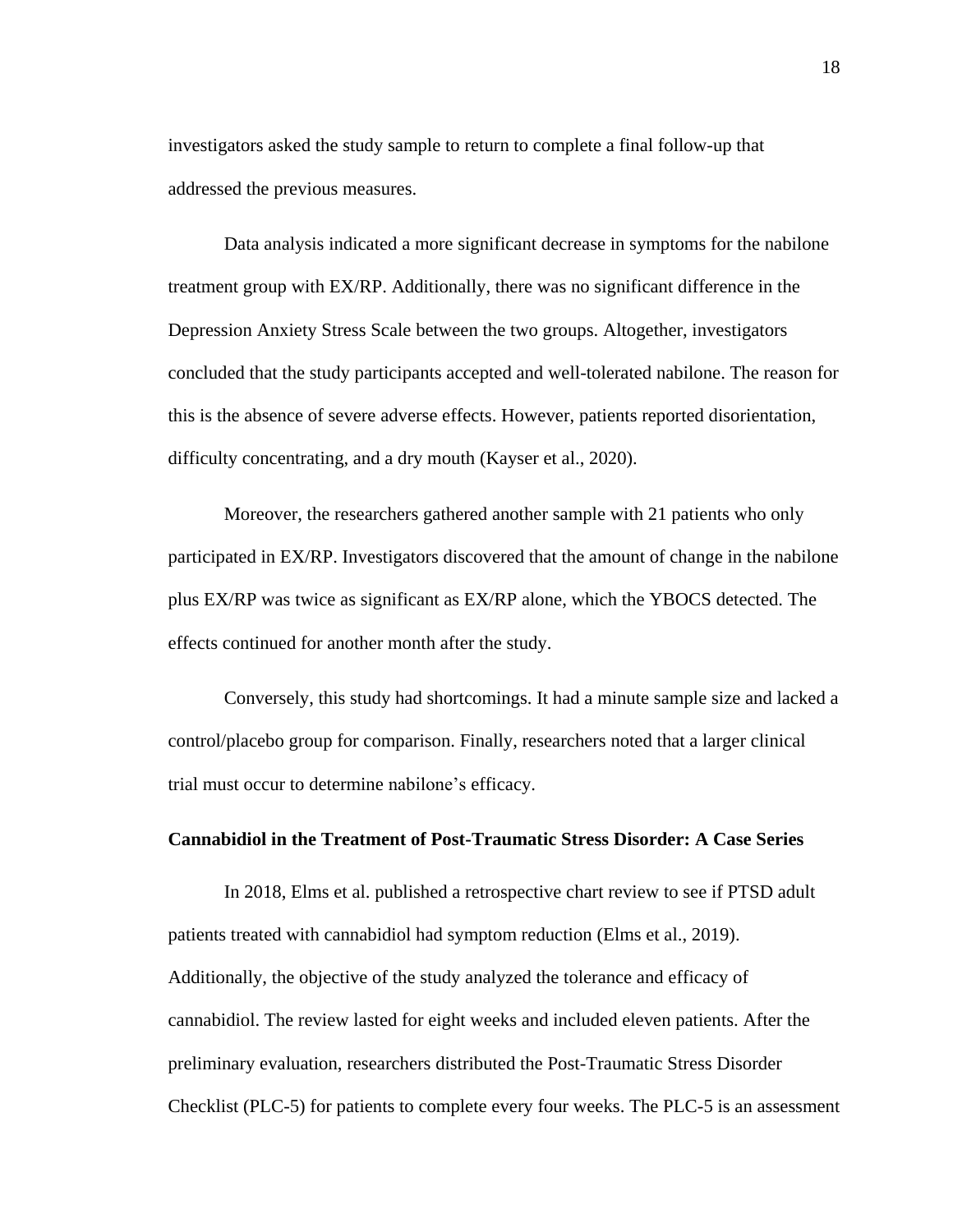that physicians and scientists use to determine a patient's PTSD symptom severity. There are a total of 20 questions, with the highest score equating to eighty. Although any score on this exam confirms that a patient has PTSD, the study patients all received a baseline score of at least 33. This score indicates that they would likely benefit from treatment (Elms et al., 2019).

Besides cannabidiol, many patients continued to receive psychiatric medication and psychotherapy. Medications encompassed mood stabilizers, anxiolytics, antidepressants, stimulants, and nearly 75% of patients engaged in cognitive behavioral therapy. Nonetheless, patients obtained cannabidiol in an oral liquid spray or oral capsule. The capsules contained 22-28 mg of cannabidiol, while the liquid spray contained 425 to 575 mg of CBD, with approximately 1.5 mg of CBD per spray (Elms et al., 2019). Researchers informed patients about taking cannabidiol once or twice per day, based on their symptom severity. Thus, the median dose daily for the capsule was 25 mg and 9 mg for the liquid spray (Elms et al., 2019).

Results exhibited a baseline average score of 51.82 on the PLC-5. Nevertheless, after four weeks of treatment, ninety-one percent of patients reported a 21% decrease, 51.82 to 40.73 (Elms et al., 2019). At eight weeks, nearly 75% (73%) had an even more significant reduction in their symptoms which was 9%, and the PLC-5 indicated a new score of 37.14. During the four to eight-week period, half of the patients described an improvement in their nightmare since starting their cannabidiol dosage (Elms et al., 2019). Besides, 38% of the sample conveyed that the quality of their sleep improved.

19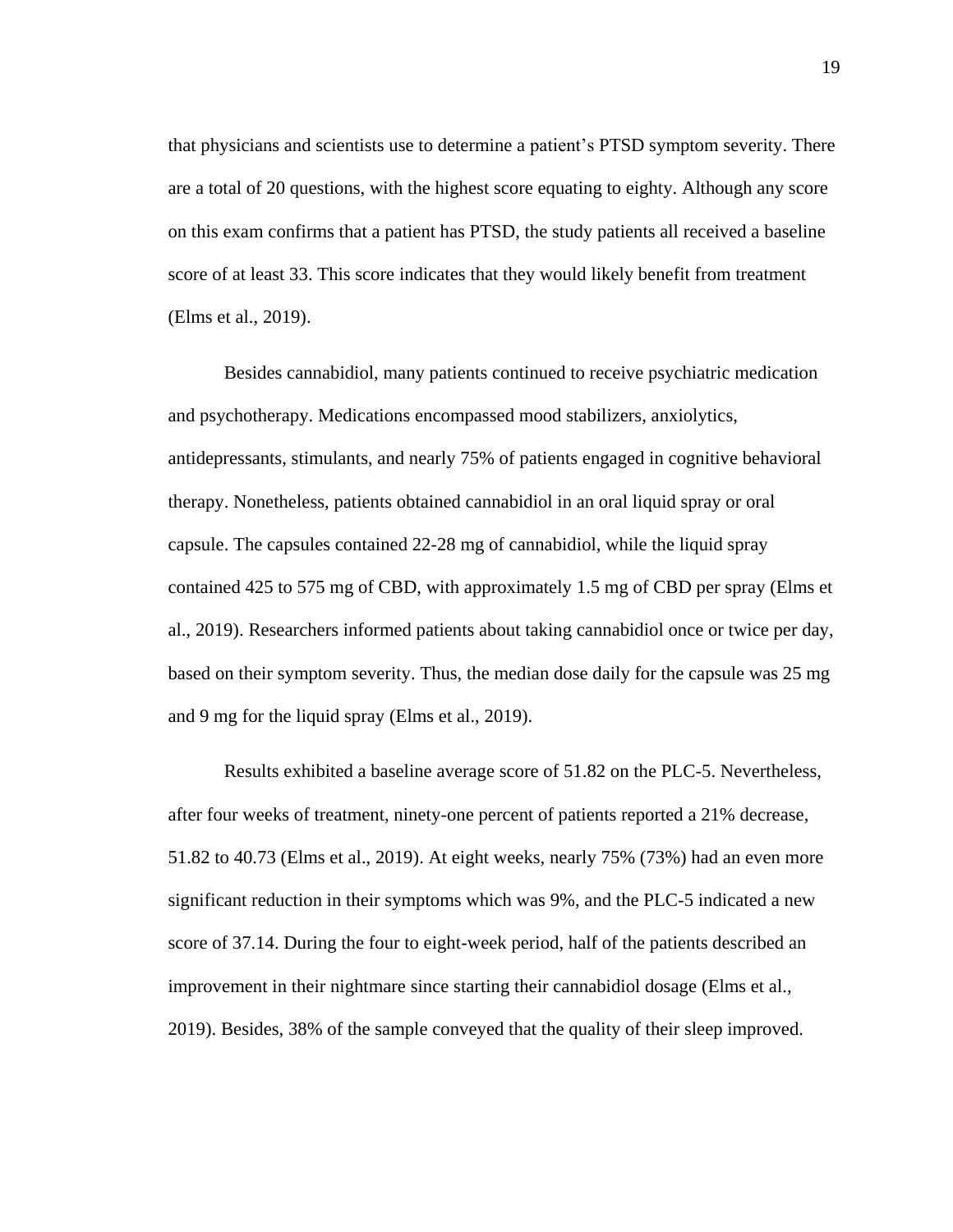This improvement meant that CBD resulted in patients having a better mood, increased focus, and decreased anxiety (Elms et al., 2019).

These studies indicated that patients had an overall reduction in their PTSD symptoms in two months, as evaluated by the PLC-5. Moreover, investigators did not find a difference between those taking the oral capsule or liquid spray. This study pointed out that not only does cannabidiol help reduce PTSD symptoms such as intrusive memories of traumatic experiences and an increased level of arousal, but it also reduced nightmares. CBD did not exacerbate or minimize side effects seen with other medications. The study's shortcomings included a lack of an exact CBD dose for all patients and a small sample size that was predominantly female (Elms et al., 2019).

# **Experiences with medical cannabis in the treatment of veterans with PTSD: Results from a focus group discussion**

There are several anecdotal reports and focus groups that describe the relationship between PTSD and medicinal cannabis. Focus groups are beneficial for researchers because they allow them to draw conclusions about cannabis as a therapeutic and apply them to a larger population. For example, in 2018, the Netherlands Military Mental Health Service produced a qualitative focus group study that observed the opinion and experience of PTSD symptomatology (Krediet et al., 2020).

Ten veterans diagnosed with chronic PTSD and recurrent insomnia and nightmares participated in a focus group. They were treated by a psychiatrist on-site, and the study lasted for two hours. The psychiatrist, psychologist-researcher, and pharmacistresearcher monitored the discussion. During the talk, the veterans mostly conversed about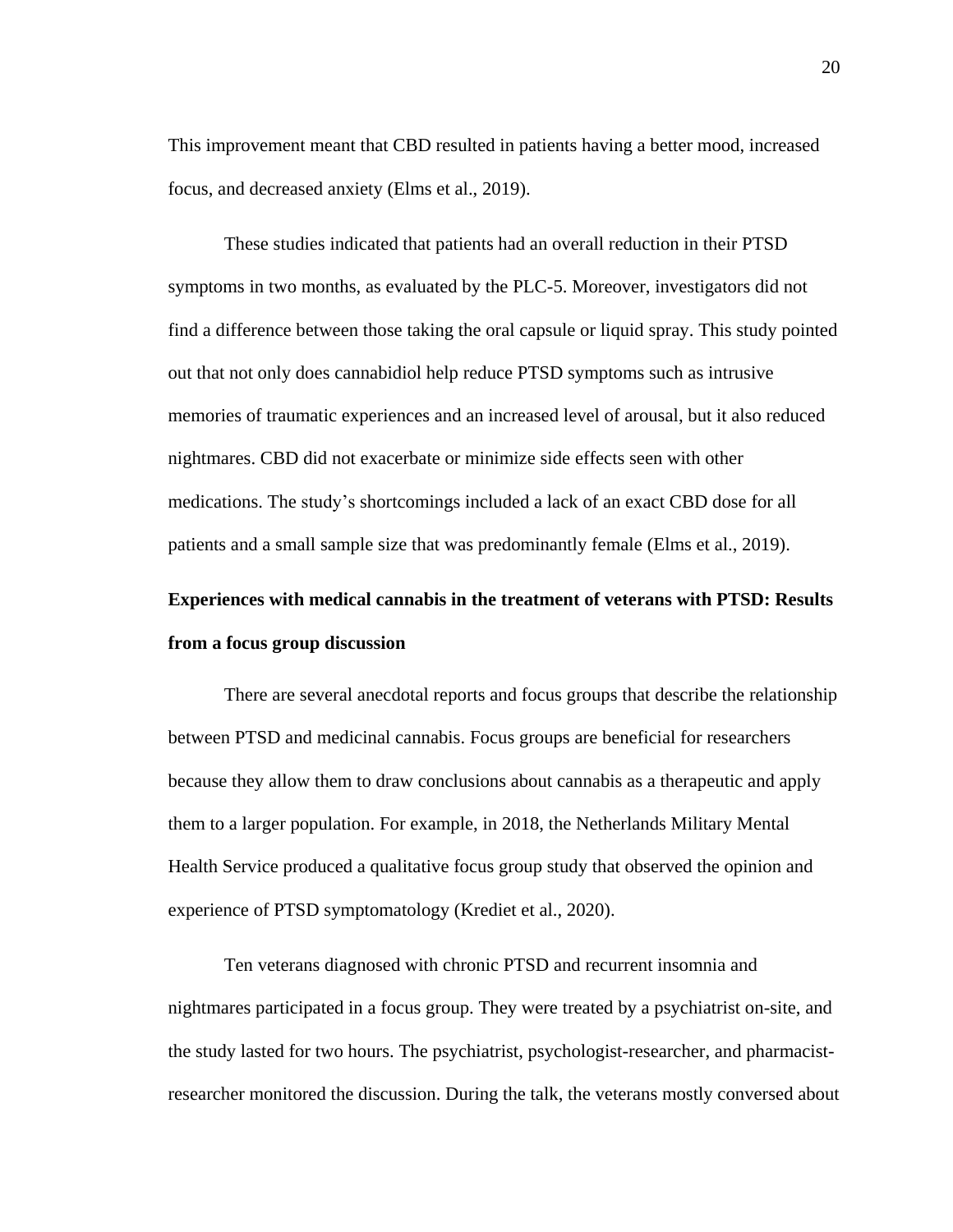the use, administration, and effect of medical cannabis. Also, they discussed the comparison of medical cannabis with other psychiatric medications, the stigma of medicinal cannabis, and its availability. The results revealed that the study sample was all-male, and they were between the ages of 42 and 66 (Krediet et al., 2020). All of the patients had various prescriptions of cannabis strains with different ratios of tetrahydrocannabinol and cannabidiol. There was no exact administration route, but many administered it sublingually (Krediet et al., 2020).

In the beginning, patients first discussed their experience with previous treatments. Most were in agreement that other medications resulted in symptoms severity remaining the same and several adverse effects. Examples of side effects were stomach pain, drunkenness, and liver problems. Some were hesitant to start a prescription in terms of stigma because of drug abuse worries and getting "high." Many of the times, this perception originated from childhood where patients encountered family members using it recreationally. Thus, patients never considered cannabis having medicinal effects.

In terms of therapeutic effects, participants conveyed an increase in sleep quality and relaxation while experiencing a reduction in nightmares and anger (Krediet et al., 2020). Additionally, participants had less pain with headaches, and many did not suffer from any adverse effects. Therefore, some patients discontinued their mood stabilizers and antidepressants.

Conversely, the research had a small sample and lacked an exact dosage. However, this focus group indicated a span of therapeutic effects. Researchers also witnessed that many patients took medical cannabis with a higher quantity of CBD than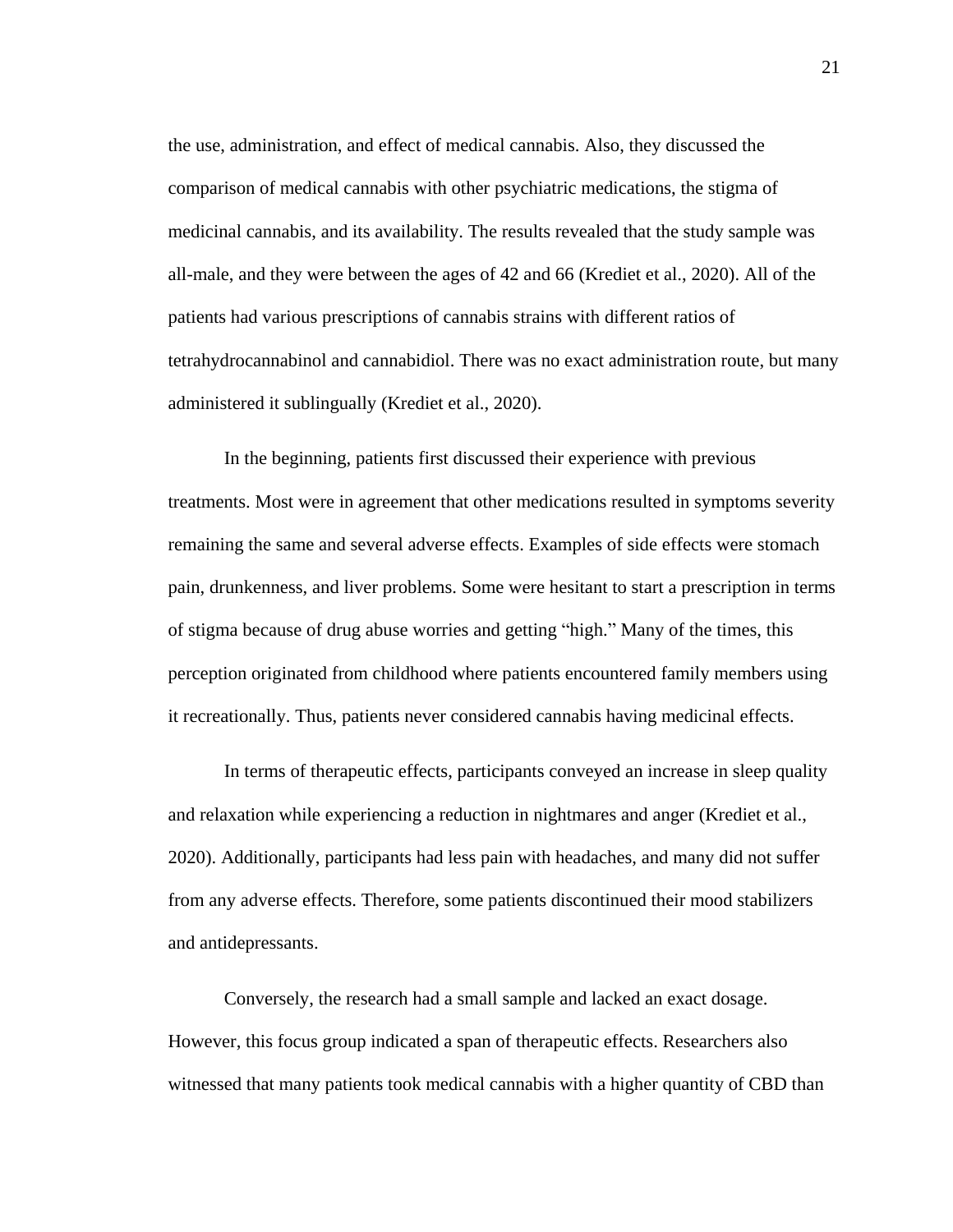THC. Lastly, depending on symptom severity duration, patients either took their prescription before going to sleep or during the day.

# **Dose-Ranging Effect of Adjunctive Oral Cannabidiol vs. Placebo on Convulsive Seizure Frequency in Dravet Syndrome: A Randomized Clinical Trial**

In 2016, Miller & Ingrid performed a clinical trial to discuss the efficacy and safety of cannabidiol in children with Dravet syndrome (Miller et al., 2020). This trial was a "multicenter double-blind, randomized, placebo-controlled, parallel-group" that involved 198 patients from 43 clinical centers (Miller et al., 2020). This 34-week study consisted of a four-week baseline period, followed by a 14-week treatment period, resulting in 12 weeks of stable dosing and a four-week follow-up period.

For patients to be involved in the study, they had to be between the ages of two and eighteen and have at least four uncontrollable seizures during the four-week baseline period. Caregivers recorded these seizures at their first visit with the Independent Epilepsy Study Consortium. Once patients met the criteria, they returned for a second visit where they either received a placebo or highly purified cannabidiol, which were both supplied in 100 mL amber glass bottles (Miller et al., 2020). The trial's medication was given out twice daily for the placebo group, and the two treatment groups reached either 10 (CBD10) or 20 (CBD20) mg/kg per day. The trial started with two divided doses starting at 2.5 mg/kg/d. It then increased to 10 mg/kg/d on day seven and finally a 20 mg/kg/d dose on the eleventh day.

The trial had two significant outcomes. The first was to observe the change in sudden seizure frequency during the 14-week treatment period compared to the starting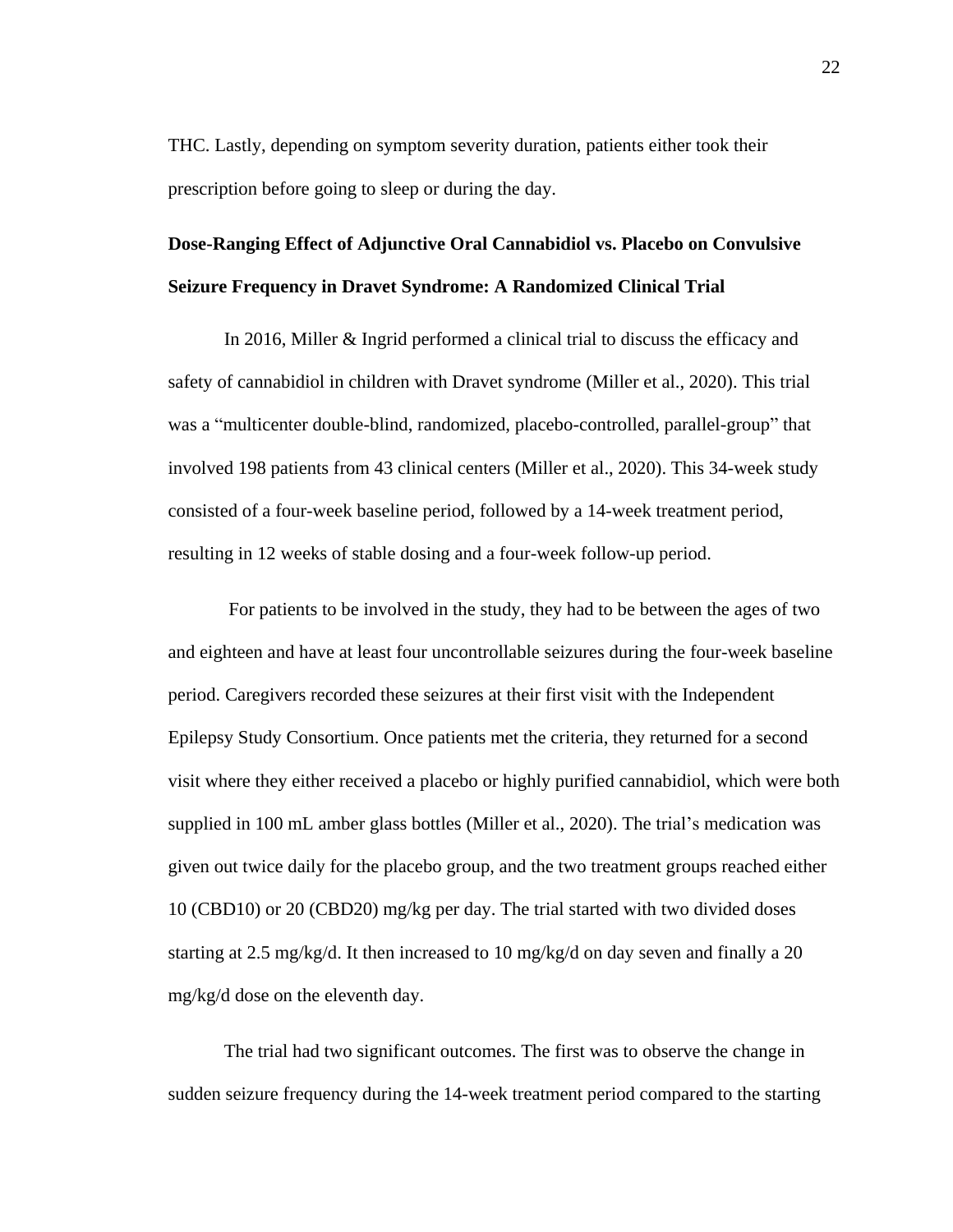point. Additionally, researchers were looking for changes in all seizure frequency during the treatment period, the proportion of patients with at least 50% reduction from baseline, and an overall score change in the Caregiver Global Impression of Change (CGIC) (Miller et al., 2020). The CGIC measures a difference in patient severity, which the caregiver rates on a scale from 1-7, with 1 indicating extreme improvement.

The trial results showed that within the primary outcome, the percentage reduction from baseline in convulsive seizures for the 10 mg/kg/d was 48.7. The 20mg/kg/d group and the placebo group had 45.7% and 26.9% reductions, respectively (Miller et al., 2020). Also, secondary outcome results illustrated that there was 56.4%, 47.3%, and 26.2% decreases in total seizures of the CBD10, CBD20, and placebo group (Miller et al., 2020). The percentage of patients achieving at least a 50% reduction from baseline in seizure frequency was 26.2% for the placebo group. The treatment groups had a more significant increase, 43.9%, and 49.3%, for CBD10 and CBD20 groups (Miller et al., 2020).

Despite the therapeutic effects of cannabidiol in the patients, nearly 89% of them suffered from adverse effects (AEs). The five most popular AEs were fatigue, diarrhea, decreased appetite, somnolence, and a high fever (Miller et al., 2020).

Thus, this randomized clinical trial showed that both prescriptions of cannabidiol considerably decreased convulsive seizures compared to the placebo group. However, there were a few limitations to the study. These drawbacks included patients under the age of 18, a report that lacked long-term results, and a shortage of diversity within patients' ethnicities since approximately 90% of the study sample were Caucasian.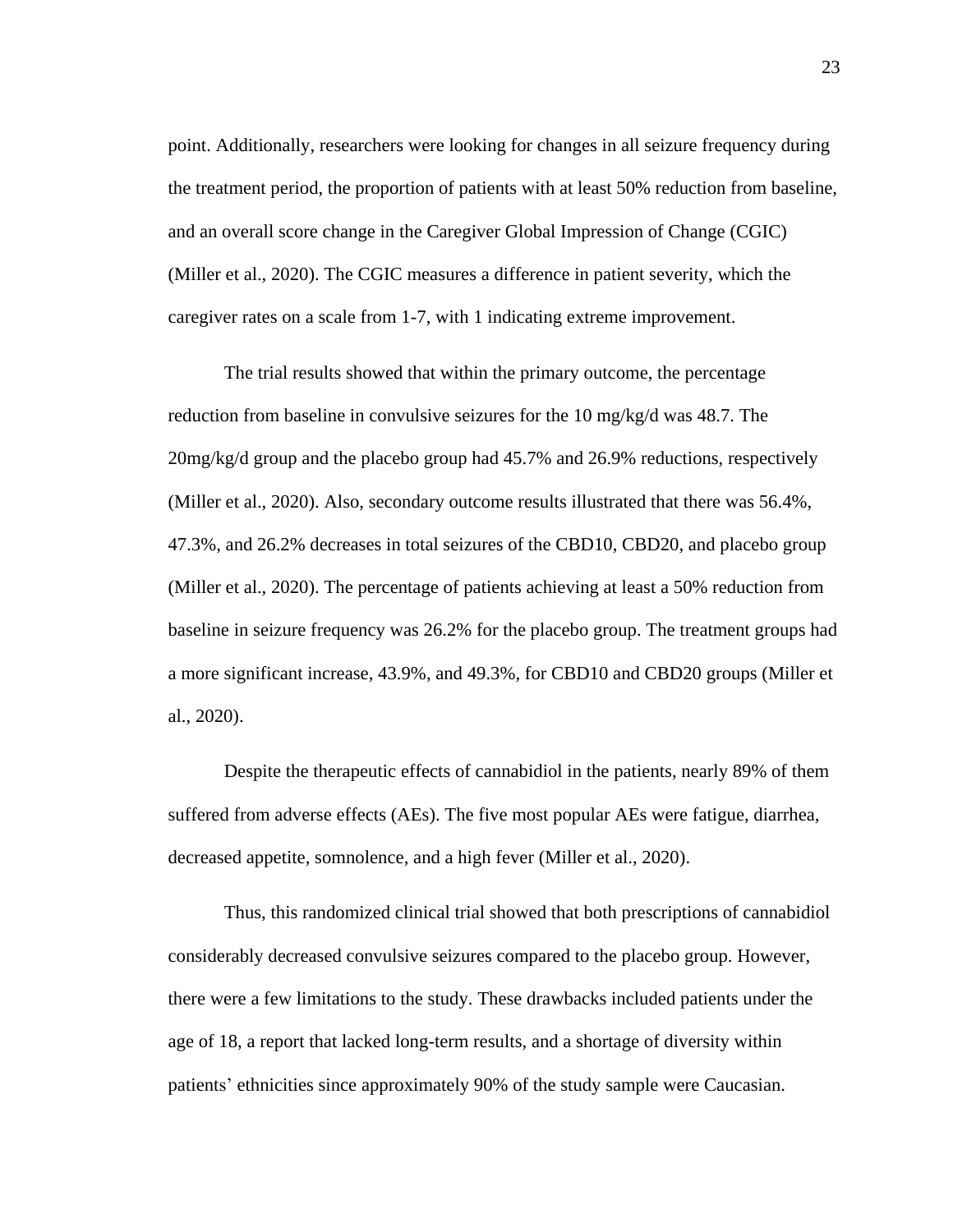# **Long-term safety and efficacy of highly purified cannabidiol for treatmentrefractory epilepsy**

In 2019, Gaston et al. performed an open-label study that assessed the quality of life in children and adults in Alabama with TRE for one year (Gaston et al., 2021). After researchers determined that eighty patients fell under the inclusion criteria, they started their cannabidiol dosage. The initial prescription was 5 mg/kg/day, with the dose increasing every two weeks by the addition of 5 mg/kg/day (Gaston et al., 2021).

Furthermore, researchers also incorporated three different questionnaires called the QOLIE-89, POMS, and the AEP recorded at the beginning and end of the treatment phase. The QOLIE-89 is an assessment that tests the quality of life in epilepsy. If there was a 10-point change, scientists considered it to be clinically significant. POMS tested six moods: anxiety, depression, anger, vigor, fatigue, and confusion (Gaston et al., 2021). Finally, the AEP was a survey that examined adverse events.

However, the most important outcome that researchers studied was seizure frequency and severity. Before the treatment period, caregivers or patients completed a seizure calendar for three months. Once the study started, patients were required to visit researchers nearly every two weeks. During the biweekly visits, clinicians used the Chalfont Seizure Severity Scale (CSSS) to measure seizure severity. Precisely, the CSSS measures the unsettling aspects of seizures: the length of the seizure, the amount of time it takes to return to baseline, and any related injuries (Gaston et al., 2021). A higher score correlated with an increase in seizure severity and a ten-point improvement designated clinical significance.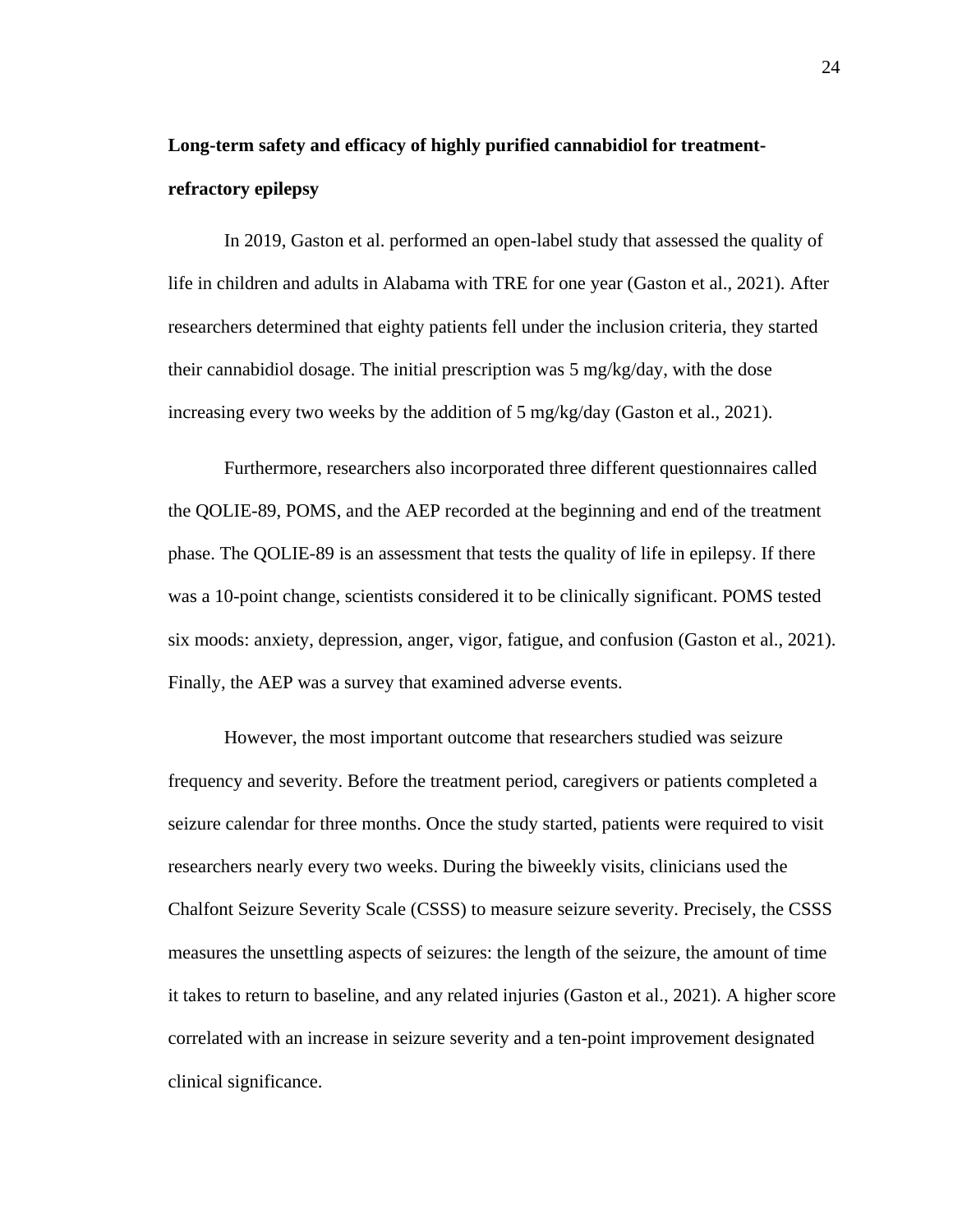After a year, researchers discovered clinically significant improvements in total seizure count, QOLIE-89, POMS, and AEP scores. For example, the QOLIE-89 score at the start of the study was 49.4, and it increased to 57 (Gaston et al., 2021). Although the improvement was not exactly ten points, researchers observed clinically and statistically significant improvements. Conversely, there was a negative correlation between the POMS score and mood.

Moreover, at the start of research analysis, 28.3% of patients had more than fifty seizures every two weeks, but at one year, only 13.2% remained at that amount (Gaston et al., 2021). Approximately 30% of the sample had 14-50 seizures every two weeks before treatment, and now only 24.5% have that same amount a year later. Finally, 41.5% of patients had < 14 seizures/2 weeks at the beginning of the study, and now over half, 62.3%, have this quantity at follow-up (Gaston et al., 2021). These changes were significant as the CSSS score decreased from 80.9 to 28.9, which signified clinical efficacy.

Altogether, researchers concluded that cannabidiol treatment demonstrated clinically significant results in seizure severity, frequency, and duration. Nonetheless, the medication increased mood, which directly led patients to document that their quality of life increased overall (Gaston et al., 2021). Despite the success of the treatment plan, the study was an open-label trial. Thus, the lack of a placebo or control group did not allow researchers to fully understand the effectiveness of cannabidiol in terms of seizure severity and frequency, quality of life, mood, and unfavorable side effects.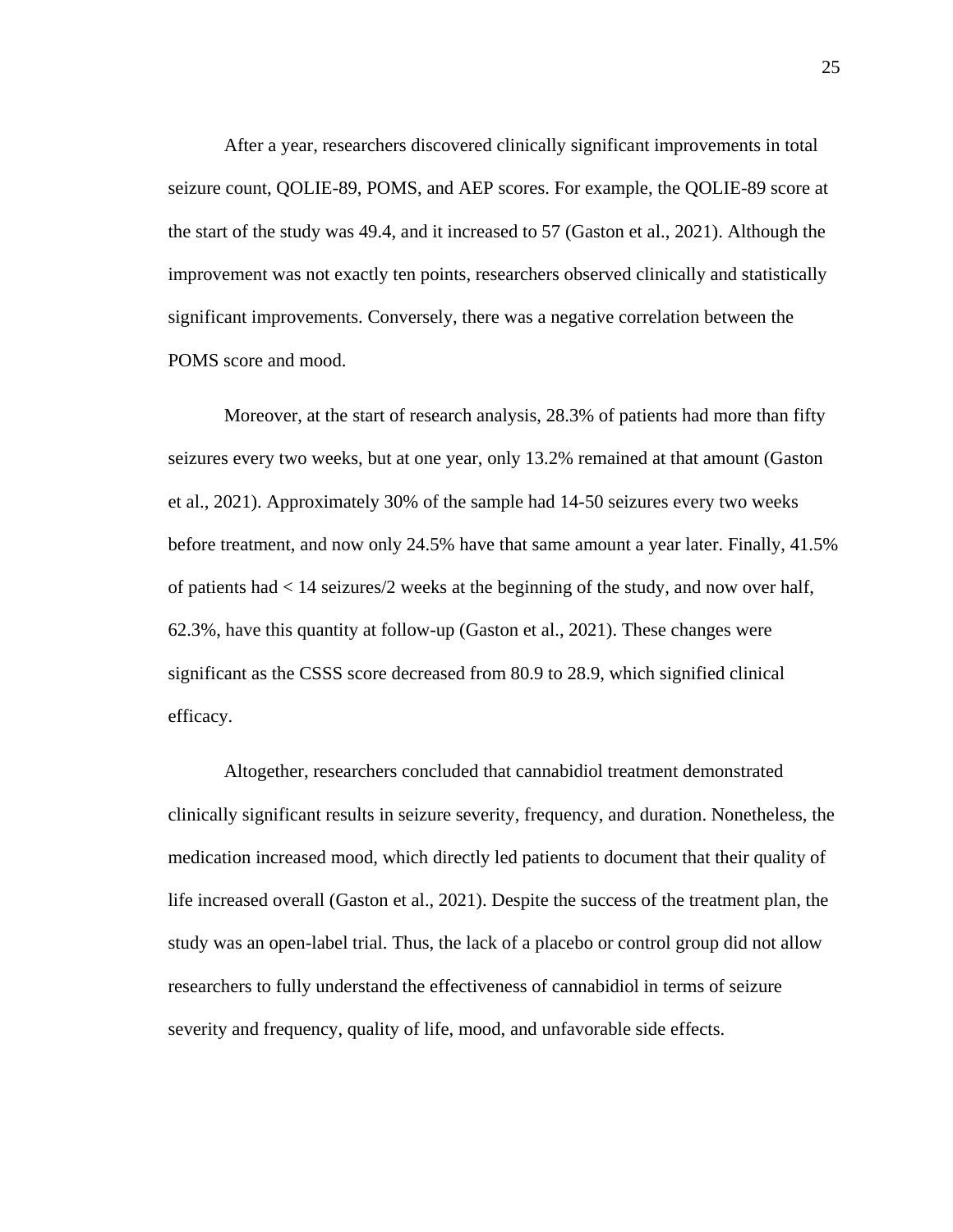# **Cognitive function and adaptation skills after a one-year trial of cannabidiol (CBD) in a pediatric sample with treatment-resistant epilepsy**

Additionally, behavioral effects in TRE patients require testing. In 2019, Thompson et al. analyzed a study that observed functional or cognitive effects in TRE pediatric patients using cannabidiol as a remedy for one year (Thompson et al., 2020). Participants in the study ranged in age from 3 to 19 years old and began taking 5 mg/kg/day of Epidiolex (CBD) split into two doses taken during the morning and evening. Hence, the study sample took their Epidiolex at the same time as their antiepileptic treatments.

The NIH Toolbox Cognition Battery (NIHTB-CB) assessed the cognitive functioning of patients. Notably, this exam measures participants' sensory, motor, mental, and emotional function by looking at brain functions such as attention, memory, executive functioning, and language (Thompson et al., 2020). Researchers implemented the Adaptive Behavior Assessment System- Second Edition (ABAS-II) that examined functional status by looking at three domains: practical, social, and conceptual. Practical evaluated self-care and home living skills. Social assessed engagement in leisure and social behaviors and conceptual was the caregiver's rating of the patient's ability to function in communication and academic environments (Thompson et al., 2020).

Though the open-label study commenced with 87 children, only 38 completed assessments at the beginning and follow-up. Researchers determined an insignificant change in cognition and functional adaptive skills, but there was an overall improvement in life quality (Thompson et al., 2020). This development is due to cannabidiol's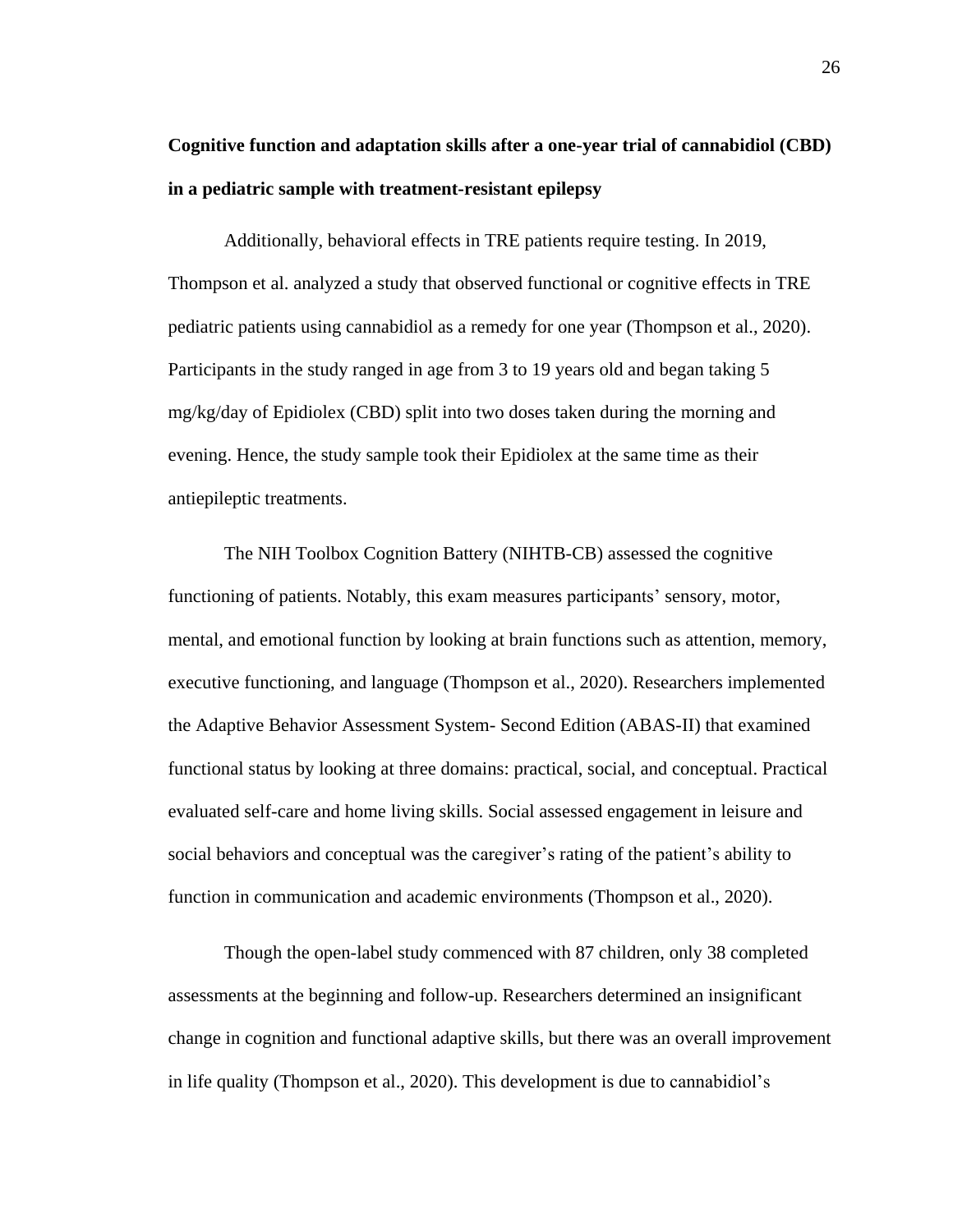effectiveness in decreasing seizure frequency. Additionally, researchers concluded that cannabidiol did not cause any adverse effects that affected cognitive function. However, drawbacks for this research included a smaller number of patients. Besides, some participants could not take the NIHTB-CB because they had nonverbal impairments (Thompson et al., 2020). Therefore, caregivers rated those patients using the ABAS-II solely.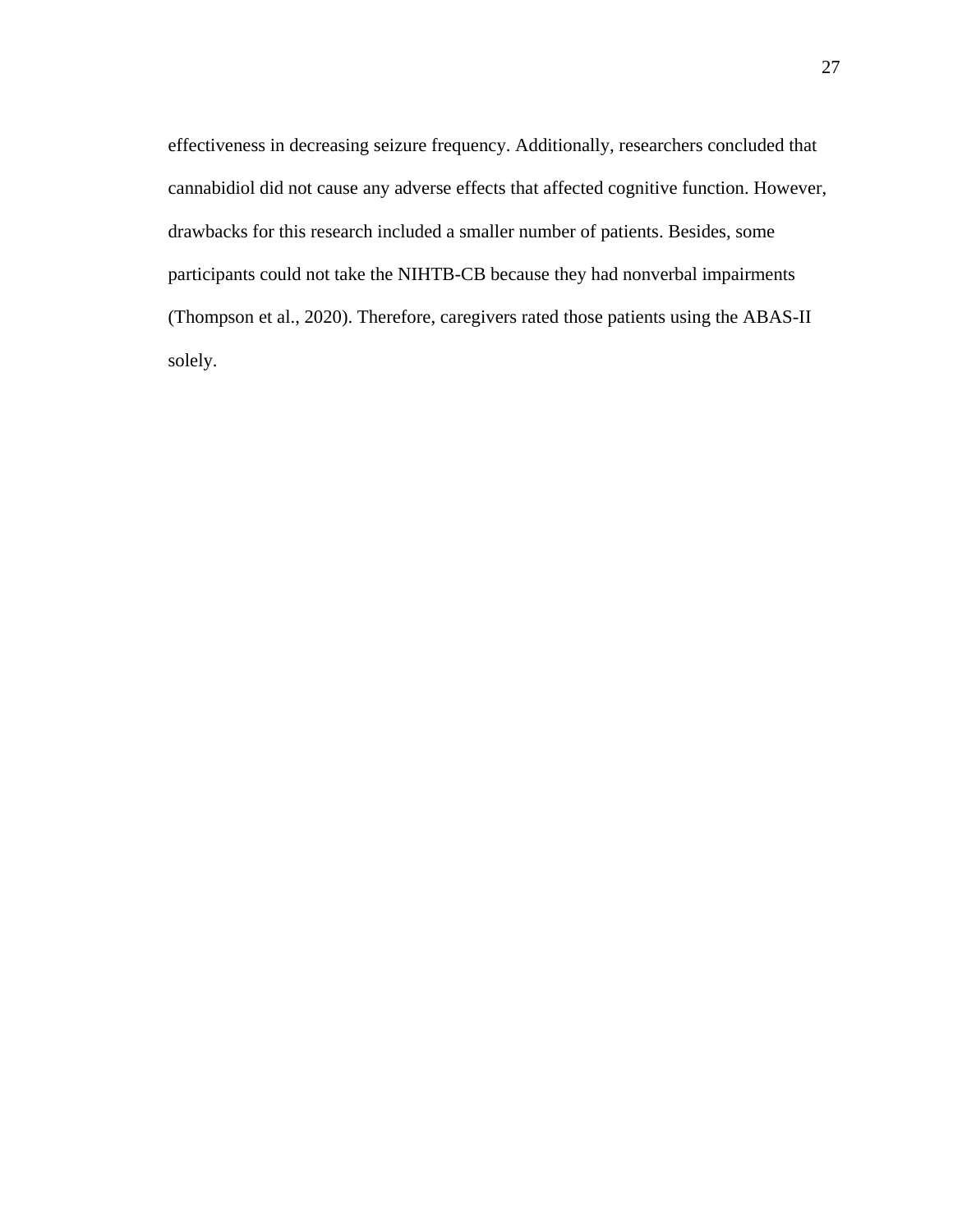## **RECOMMENDATIONS FOR FUTURE STUDIES**

Researchers are currently implementing clinical tests with larger samples to address medicinal cannabis's effects on anxiety disorders, PTSD, and epilepsy. For instance, in April 2021, at McMaster University in Hamilton, Ontario, Canada, investigators estimated that they would begin an eight-week randomized, placebocontrolled trial to evaluate the effects of CBD in generalized and social anxiety disorder, panic disorder, and agoraphobia (Van Ameringen et al., 2020).

Specifically, clinical trials need to have an extended treatment period. The majority of studies in this review lasted for less than a year, which limited the efficacy of cannabidiol. However, this could be partly due to adverse effects and lack of a safety profile for cannabis. In addition to this, many of the studies did not include a placebo group. It is hard to determine if cannabis is well-tolerated and accepted for a larger patient population without a group for comparison.

In the future, studies should observe if different routes of administration lead to various effects. Many patients in this literature review consumed treatments sublingually, but smoking or dermal creams may produce a faster or more long-term impact. Additionally, researchers should continue investigating different forms of cannabis and their effects. In the PTSD study with oral cannabidiol, investigators did not observe a difference in the liquid spray and capsule response. Still, an oral tablet or drinkable liquid could produce diverse effects.

28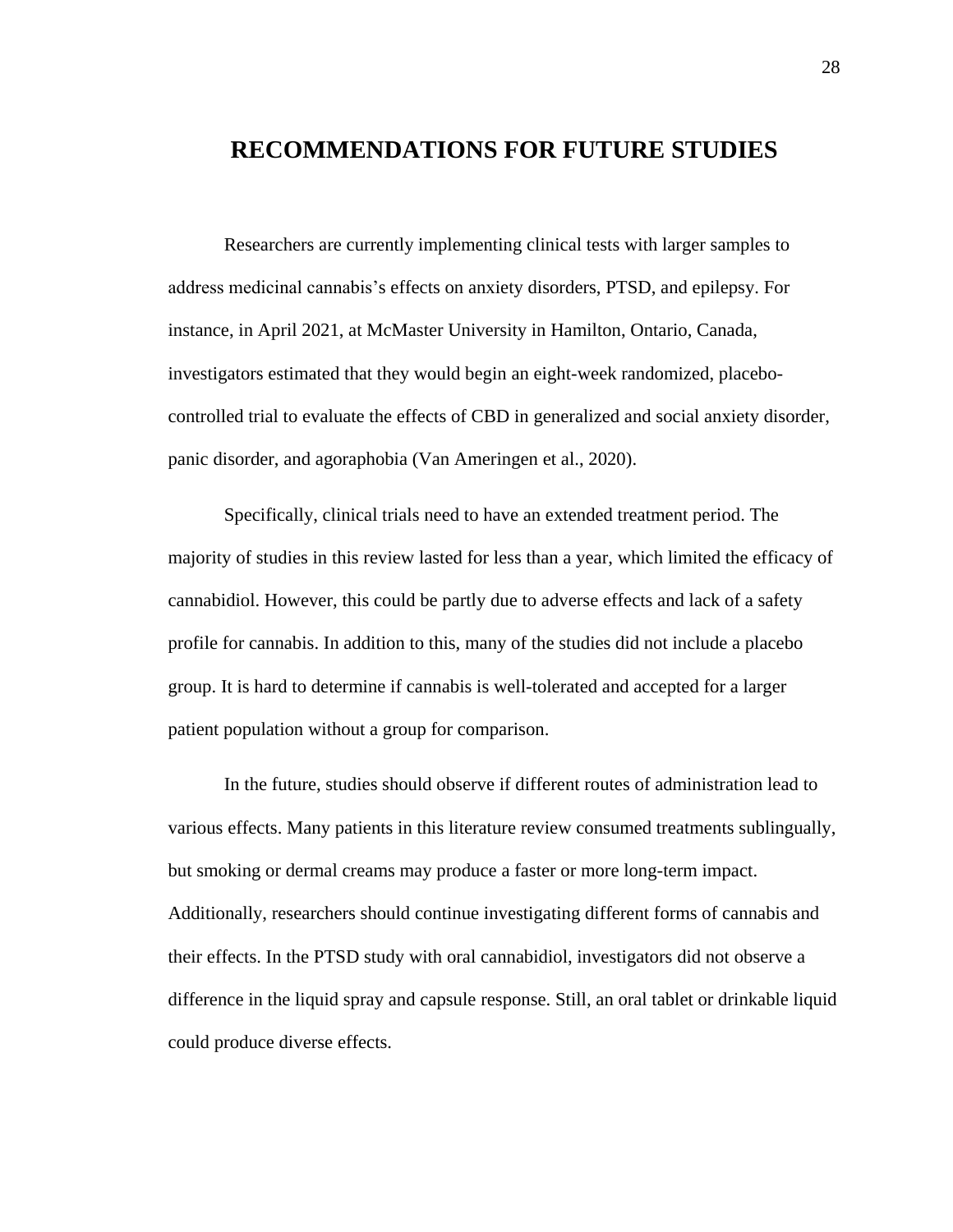Moreover, researchers need to continue investigating an effective dose that can apply to a multitude of patients. In the Dravet Syndrome study, researchers found that both prescriptions, 10 and 20 mg/day were efficacious. Yet, lower dosages may be more effective when used with routine medication, leading to reduced symptoms and improved quality of life.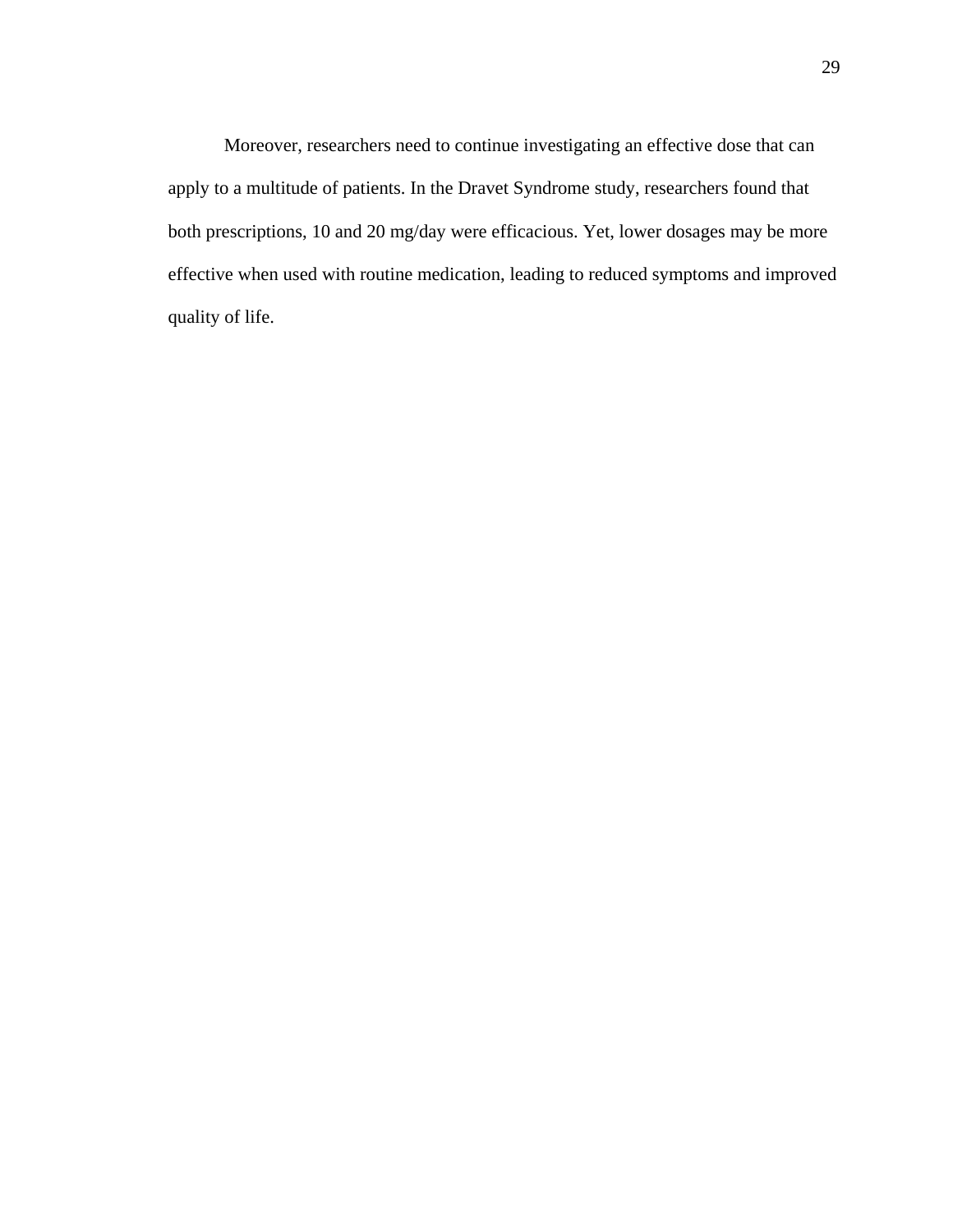#### REFERENCES

- 1. Abizaid, A., Merali, Z., & Anisman, H. (2019). Cannabis: A potential efficacious intervention for PTSD or simply snake oil? *Journal of Psychiatry & Neuroscience, 44*(2), 75-78. 10.1503/jpn.190021
- 2. Ali, S., Scheffer, I. E., & Sadleir, L. G. (2019). Efficacy of cannabinoids in pediatric epilepsy. *Developmental Medicine & Child Neurology, 61*(1), 13-18. 10.1111/dmcn.14087
- 3. Arnold, J. C. (2020). Prescribing medicinal cannabis
- 4. Bahji, A., Meyyappan, A. C., & Hawken, E. R. (2020). Efficacy and acceptability of cannabinoids for anxiety disorders in adults: A systematic review & metaanalysis. *Journal of Psychiatric Research, 129*, 257-264. 10.1016/j.jpsychires.2020.07.030
- 5. Bergmaschi, M. M., COSTA QUEIROZ, R. H., MARTIN-SANTOS, R., CECILIO HALLAK, J. E., WALDO ZUARDI, A., CRIPPA, J. A. S., NISIHARA CHAGAS, M. H., GOMES DE OLIVEIRA, Danielle Chaves, SPINOSA DE MARTINIS, B., KAPCZINSKI, F., QUEVEDO, J., ROESLER, R., SCHRÖDER, N., & NARDI, A. E. (2011). Cannabidiol Reduces the Anxiety Induced by Simulated Public Speaking in Treatment-Naïve Social Phobia Patients. *Neuropsychopharmacology (New York, N.Y.), 36*(6), 1219-1226. 10.1038/npp.2011.6
- 6. Bonaccorso, S., Ricciardi, A., Zangani, C., Chiappini, S., & Schifano, F. (2019). Cannabidiol (CBD) use in psychiatric disorders: A systematic review. *Neurotoxicology, 74*, 282-298. 10.1016/j.neuro.2019.08.002
- 7. Corey, G. (2018). Theory and Practice of Counseling and Psychotherapy (10th ed.). Cengage Learning.
- 8. Dor, M., & Ben-Zeev, B. (2020). *Medical Cannabis for Intractable Epilepsy in Childhood: A Review*. Rambam Health Corporation. 10.5041/rmmj.10387
- 9. Elms, L., Shannon, S., Hughes, S., & Lewis, N. (2019). Cannabidiol in the Treatment of Post-Traumatic Stress Disorder: A Case Series. *Journal of Alternative & Complementary Medicine, 25*(4), 392-397. 10.1089/acm.2018.0437
- 10. Gaston, T. E., Ampah, S. B., Martina Bebin, E., Grayson, L. P., Cutter, G. R., Hernando, K., & Szaflarski, J. P. (2021). *Long-term safety and efficacy of highly purified cannabidiol for treatment-refractory epilepsy*. Elsevier BV. 10.1016/j.yebeh.2021.107862
- 11. Gremel, C., Chancey, J., Atwood, B., Luo, G., Neve, R., Ramakrishnan, C., Deisseroth, K., Lovinger, D., & Costa, R. (2016). Endocannabinoid Modulation of Orbitostriatal Circuits Gates Habit Formation. *Neuron (Cambridge, Mass.), 90*(6), 1312-1324. 10.1016/j.neuron.2016.04.043
- 12. Hillard, C. J., Weinlander, K. M., & Stuhr, K. L. (2011). Contributions of endocannabinoid signaling to psychiatric disorders in humans: genetic and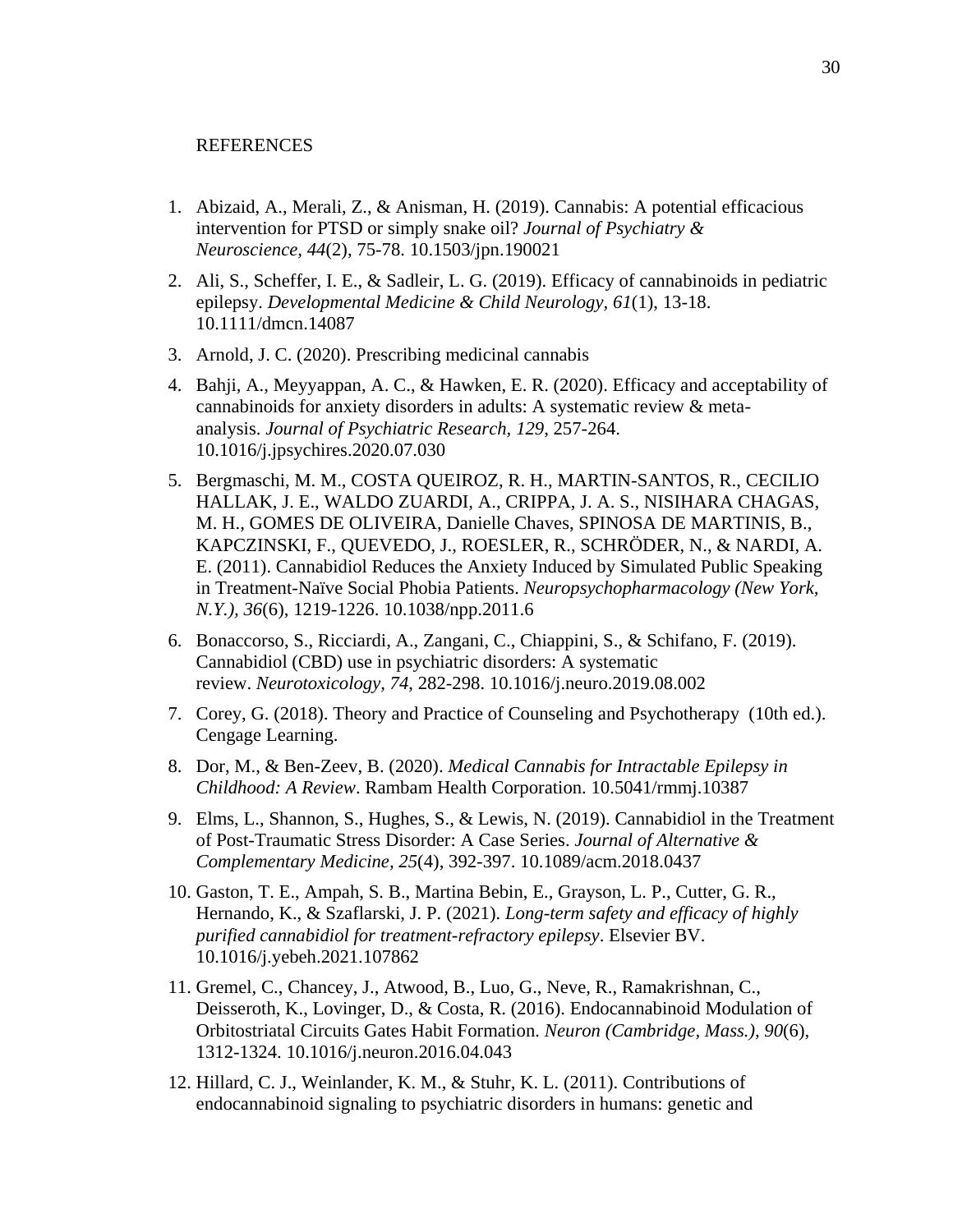biochemical evidence. *Neuroscience, 204*, 207-229. 10.1016/j.neuroscience.2011.11.020

- 13. Kayser, R. R., Haney, M., Raskin, M., Arout, C. C., & Simpson, H. B. (2020). *Acute effects of cannabinoids on symptoms of obsessive‐compulsive disorder: A human laboratory study*. Wiley. 10.1002/da.23032
- 14. Kayser, R., Raskin, M., Snorrason, I., Hezel, D., Haney, M., & Simpson, H. B. (2020). Cannabinoid Augmentation of Exposure-Based Psychotherapy for Obsessive-Compulsive Disorder., 207- 210. <https://www.ncbi.nlm.nih.gov/pmc/articles/PMC7206660/>
- 15. Krediet, E., Janssen, D. G., Heerdink, E. R., Egberts, T. C., & Vermetten, E. (2020). Experiences with medical cannabis in the treatment of veterans with PTSD: Results from a focus group discussion. *European Neuropsychopharmacology, 36*, 244- 254. <https://doi.org/10.1016/j.euroneuro.2020.04.009>
- 16. Leo, A., Russo, E., & Elia, M. (2016). Cannabidiol and epilepsy: Rationale and therapeutic potential. *Pharmacological Research, 107*, 85- 92. <https://doi.org/10.1016/j.phrs.2016.03.005>
- 17. Linares, I. M., Zuardi, A. W., Pereira, L. C., Queiroz, R. H., Mechoulam, R., Guimarães, F. S., & Crippa, J. A. (2019). *Cannabidiol presents an inverted U-shaped dose-response curve in a simulated public speaking test*. FapUNIFESP (SciELO). 10.1590/1516-4446-2017-0015
- 18. Markle, M., & Nativio, D. G. (2019). Medical Marijuana in the Pediatric Population With Epilepsy—What You Should Know. *Journal of Pediatric Health Care, 33*(6), 626-632. <https://doi.org/10.1016/j.pedhc.2019.03.002>
- 19. Martin, E. I., PhD, Ressler, Kerry J., MD, PhD, Binder, Elisabeth, MD, PhD, & Nemeroff, Charles B., MD, PhD. (2009). The Neurobiology of Anxiety Disorders: Brain Imaging, Genetics, and Psychoneuroendocrinology. *The Psychiatric Clinics of North America, 32*(3), 549-575. 10.1016/j.psc.2009.05.004
- 20. *Medical Marijuana Patient and Caregiver Resources .* (2016). Pennsylvania Department of Health. [https://www.health.pa.gov/topics/programs/Medical%20Marijuana/Pages/Pati](https://www.health.pa.gov/topics/programs/Medical%20Marijuana/Pages/Patients.aspx) [ents.aspx](https://www.health.pa.gov/topics/programs/Medical%20Marijuana/Pages/Patients.aspx)
- 21. Miller, I., Scheffer, I. E., Gunning, B., Sanchez-Carpintero, R., Gil-Nagel, A., Perry, M. S., Saneto, R. P., Checketts, D., Dunayevich, E., & Knappertz, V. (2020). Dose-Ranging Effect of Adjunctive Oral Cannabidiol vs. Placebo on Convulsive Seizure Frequency in Dravet Syndrome: A Randomized Clinical Trial. *JAMA Neurology, 77*(5), 613-621. 10.1001/jamaneurol.2020.0073
- 22. Mitelpunkt, A., Kramer, U., Hausman Kedem, M., Zilbershot Fink, E., Orbach, R., Chernuha, V., Fattal-Valevski, A., Deutsch, L., Heffetz, D., & Sacks, H. (2019). The safety, tolerability, and effectiveness of PTL-101, an oral cannabidiol formulation, in pediatric intractable epilepsy: A phase II, open-label, single-center study. *Epilepsy & Behavior, 98*(Pt A), 233-237. 10.1016/j.yebeh.2019.07.007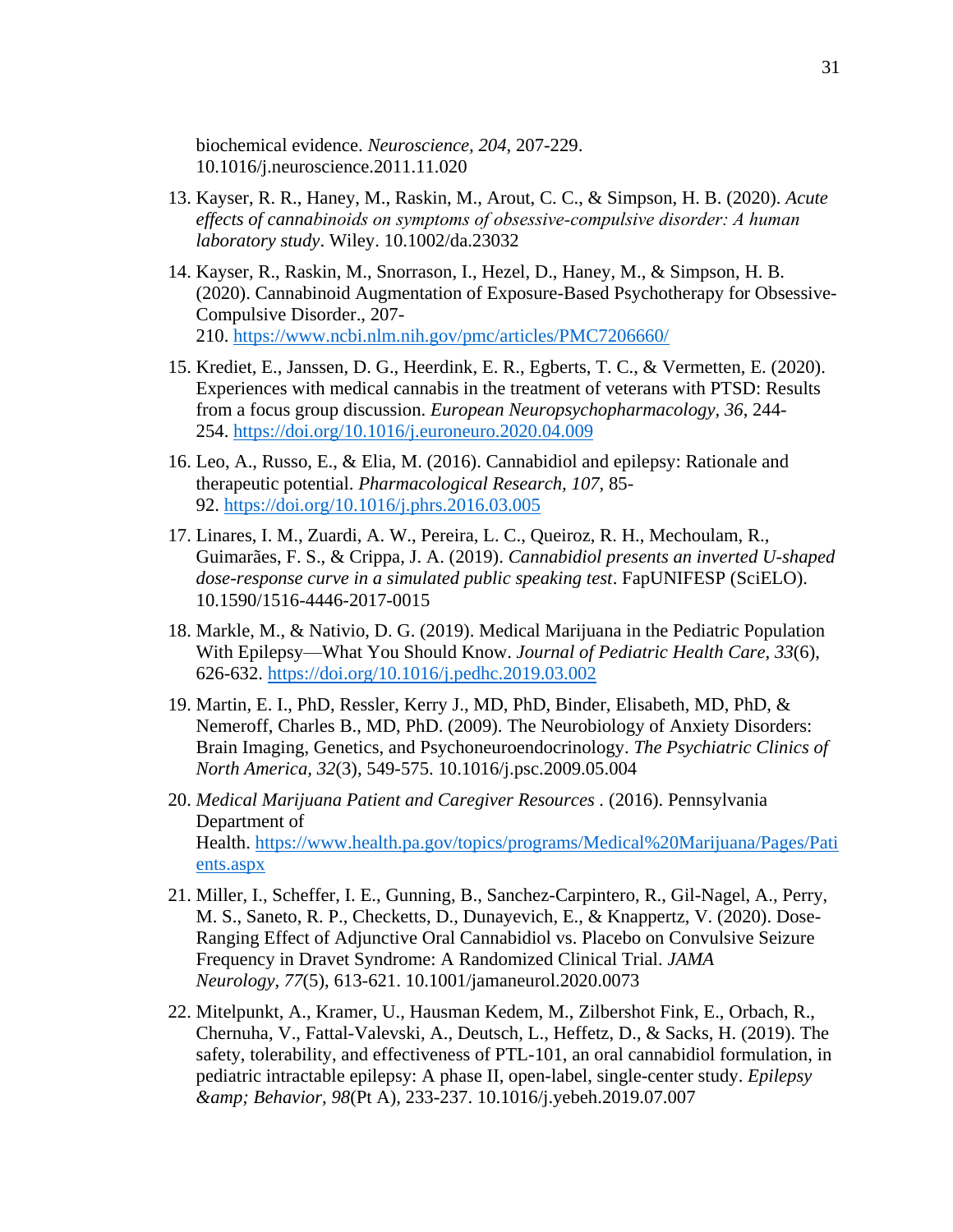- 23. Mostafavi, M., & Gaitanis, J. (2020). Autism Spectrum Disorder and Medical Cannabis: Review and Clinical Experience. *Seminars in Pediatric Neurology, 35*, 100833. 10.1016/j.spen.2020.100833
- 24. Ong, K. S., Carlin, J. B., Fahey, M., Freeman, J. L., Scheffer, I. E., Gilman, L., Anderson, M., Huque, M. H., Legge, D., Dirnbauer, N., Lilley, B., Slota-Kan, S., & Cranswick, N. (2020). Protocol for a single patient therapy plan: A randomized, double-blind, placebo-controlled N-of-1 trial to assess the efficacy of cannabidiol in patients with intractable epilepsy., 1918- 1923. <https://www.ncbi.nlm.nih.gov/pmc/articles/PMC7820972/pdf/JPC-56-1918.pdf>
- 25. Park, Y. D., Linder, D. F., Pope, J., Flamini, J. R., Moretz, K., Diamond, M. P., & Long, S. A. (2020). Long-term efficacy and safety of cannabidiol (CBD) in children with treatment-resistant epilepsy: Results from a state-based expanded access program. *Epilepsy & Behavior, 112*, 107474. 10.1016/j.yebeh.2020.107474
- 26. Premoli, M., Aria, F., Bonini, S. A., Maccarinelli, G., Gianoncelli, A., Pina, S. D., Tambaro, S., Memo, M., & Mastinu, A. (2019). Cannabidiol: Recent advances and new insights for neuropsychiatric disorders treatment. *Life Sciences, 224*, 120-127. 10.1016/j.lfs.2019.03.053
- 27. Rong, C., Lee, Y., Carmona, N. E., Cha, D. S., Ragguett, R., Rosenblat, J. D., Mansur, R. B., Ho, R. C., & McIntyre, R. S. (2017). Cannabidiol in medical marijuana: Research vistas and potential opportunities. *Pharmacological Research, 121*, 213-218. 10.1016/j.phrs.2017.05.005
- 28. Shannon, S., Lewis, N., Lee, H., & Hughes, S. (2019). Cannabidiol in Anxiety and Sleep: A Large Case Series. *Permanente Journal, 23*, 18-041. 10.7812/TPP/18-041
- 29. Shannon, S., & Opila-Lehman, J. (2016). Effectiveness of cannabidiol oil for pediatric anxiety and insomnia as part of post-traumatic stress disorder: a case report. *Permanente Journal, 20*(4), 16-005. 10.7812/TPP/16-005
- 30. Shishko, I., Oliveira, R., Moore, T. A., & Almeida, K. (2018). A review of medical marijuana for the treatment of post-traumatic stress disorder: Real symptom re-leaf or just high hopes? *The Mental Health Clinician, 8*(2), 86-94. 10.9740/mhc.2018.03.086
- 31. *State Medical Marijuana Laws.* (2020). National Conference of State Legislatures. <https://www.ncsl.org/research/health/state-medical-marijuana-laws.aspx>
- 32. Steenson, S., & Chambers, L. (2019). Cannabidiol: A budding industry! *Nutrition Bulletin, 44*(3), 228-240. 10.1111/nbu.12395
- 33. Thompson, M. D., Martin, R. C., Grayson, L. P., Ampah, S. B., Cutter, G., Szaflarski, J. P., & Bebin, E. M. (2020). Cognitive function and adaptive skills after a one-year trial of cannabidiol (CBD) in a pediatric sample with treatment-resistant epilepsy. *Epilepsy & Behavior, 111*, 107299. 10.1016/j.yebeh.2020.107299
- 34. Turna, J., Patterson, B., & Ameringen, M. (2017). Is cannabis treatment for anxiety, mood, and related disorders ready for prime time? *Depression & Anxiety (1091- 4269), 34*(11), 1006-1017. 10.1002/da.22664